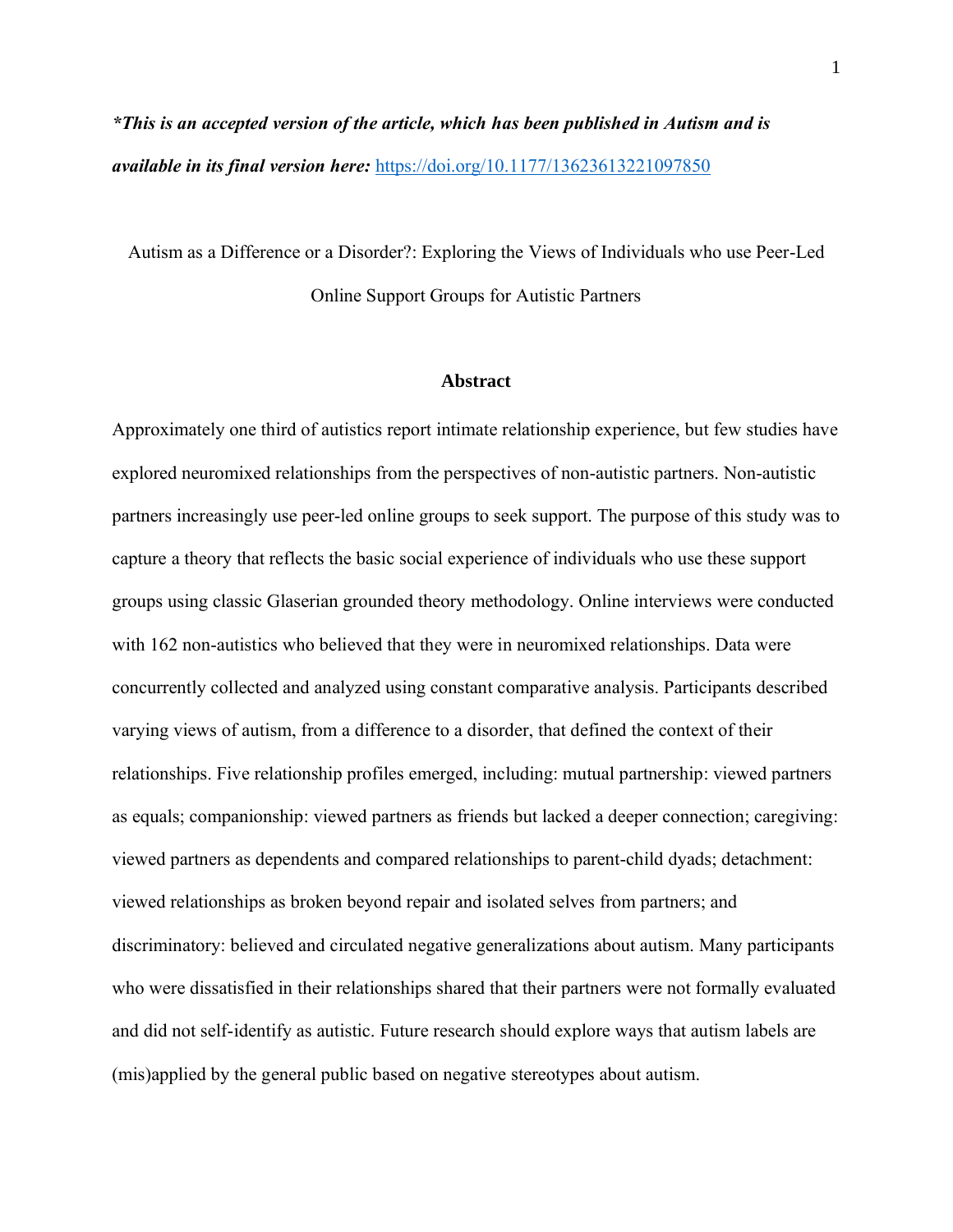# **Keywords**

Autism; intimate partners; qualitative; romantic relationships; social media

#### **Lay Abstract**

Individuals who use peer-led online support groups for partners of autistics describe diverse views of autism, with some describing autism as a difference and others describing it as a disorder. I conducted online interviews with 162 non-autistics who believed they were in relationships with autistics and who participated in online support groups on social media. I analyzed their responses by constantly comparing each interview to previous interviews to develop a theory about their social experiences. As many as one third of autistics participate in romantic relationships, and many of their partners seek support through groups on social media. Few studies explore what it is like to be a non-autistic person who is in a relationship with an autistic person. The way that participants viewed autism influenced the way that they viewed themselves, their partners, and their relationships. Many participants who were dissatisfied in their relationships shared that they believed their partners were autistic, but their partners had never been formally evaluated and did not self-identify as autistic. Future research should explore ways that autism labels are (mis)applied by the general public based on negative stereotypes about autism.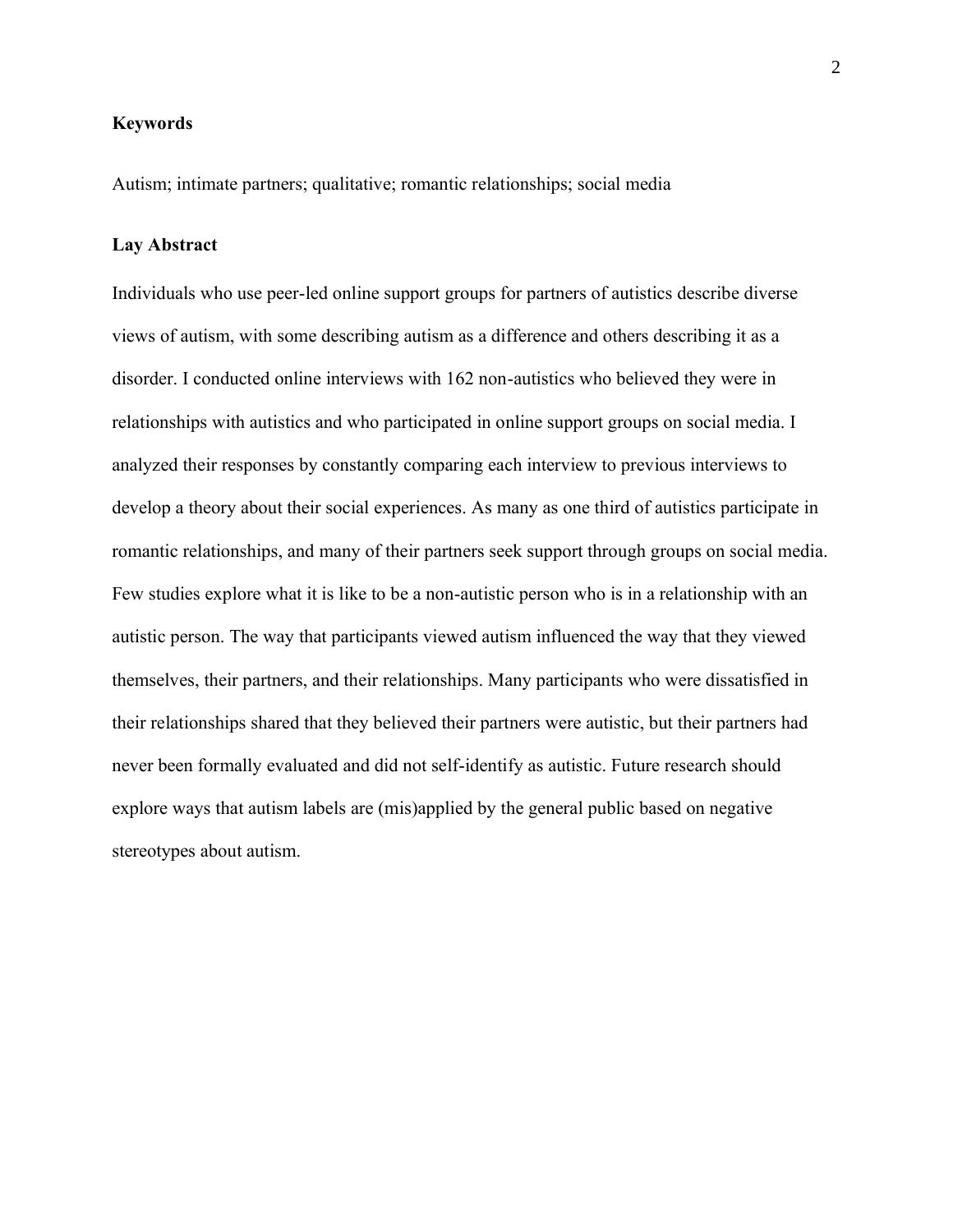Online groups on social media have become an increasingly popular way for autistic individuals and their families to build networks of support. Autistics who participate in online communities often make meaningful connections, gather information about autism, and experience a sense of belonging (Brownlow et al., 2015; Thomas, 2018). Parents who participate in online support groups report receiving informational and emotional support and describe benefits for themselves and their children (Mohd Roffeei et al., 2015). Though these groups have shown benefits for individuals and their parents, little is known about peer-led online support groups for romantic partners of autistics.

Previous studies indicate that nearly three quarters of autistics without intellectual impairment have romantic relationship experience (Strunz et al., 2016). Since the defining characteristics of autism affect communication and socialization (American Psychiatric Association, 2013), autism inherently affects intimate relationships. Delayed diagnosis into adulthood is common and many people enter romantic relationships before self-identifying as autistic, which can complicate relationship dynamics (Hofvander et al., 2009; Lehnhardt et al., 2013; Lewis, 2017; Myhill & Jekel, 2008). Few studies explore the experiences of couples in neuromixed relationships, in which one partner is autistic and the other is not autistic.

In a previous study, I recruited participants via peer-led online support groups for partners of autistics (Lewis, 2017). While in these groups, I was exposed to discourse related to depression, trauma, and distress. I also received multiple emails and phone calls from partners requesting that I further research this community to understand and share their relationship journeys. Existing research on neurotypical partners of autistics indicates a need for further exploration. In a descriptive phenomenological study of ten current and former spouses of autistics, Rench (2014) found that participants perceived a pervasive pattern of intimate partner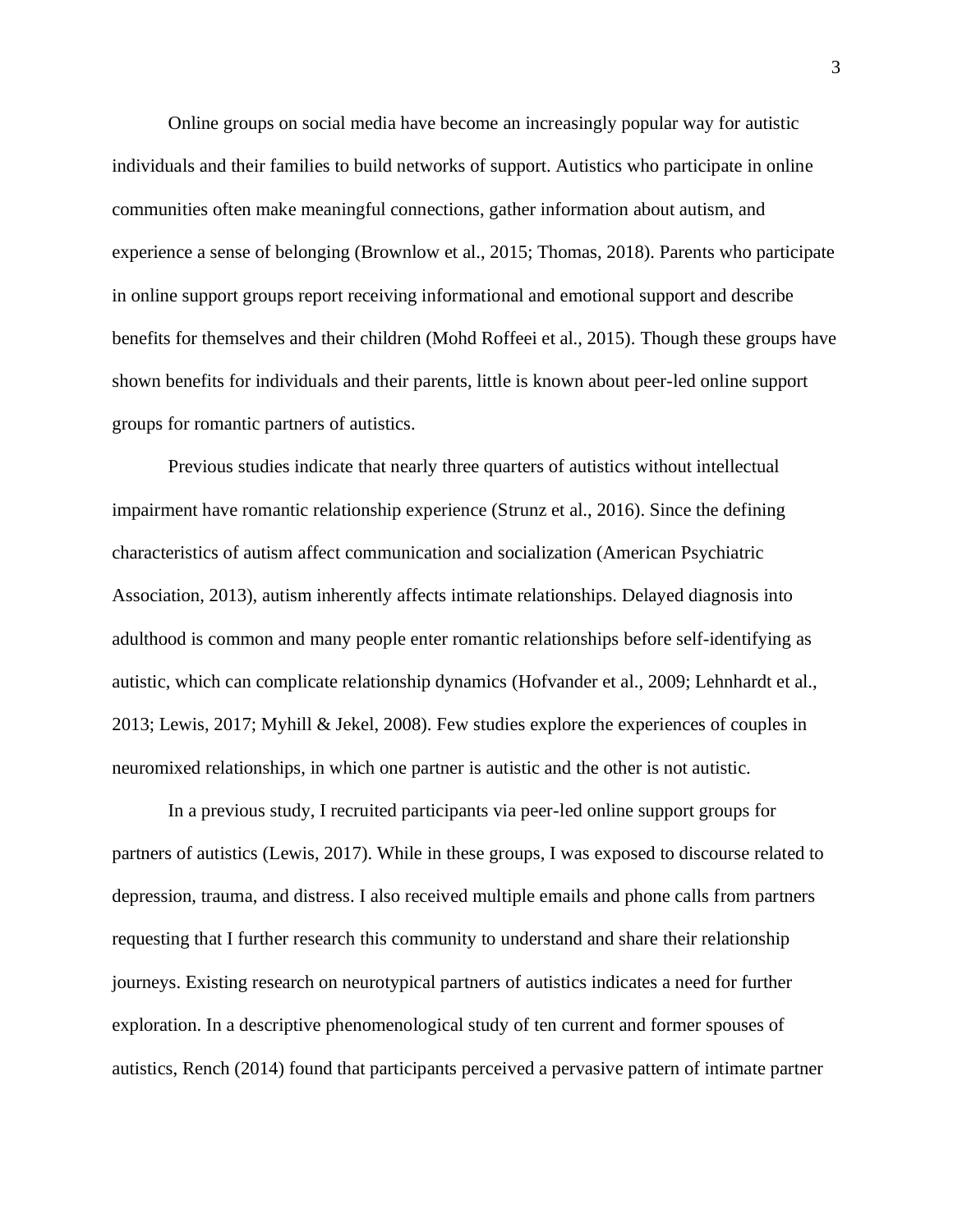abuse and identified examples of emotional, sexual, psychological, economic, and physical violence within participant accounts. Wilson et al. (2017) conducted a grounded theory study on prompt dependency in communication based on interviews with nine neuromixed couples and found a perceived lack of reciprocity in communication between partners, leading to non-autistic partners feeling disconnected from autistic partners. Participants in a qualitative content analysis on the experience of discovering that a partner was autistic described a loss of a hope for normalcy, felt they needed to make significant adaptations within their relationships, and wished for professional support (Lewis, 2017).

Many current and former partners of autistics have written books about their experiences in neuromixed relationships, including some accounts intended to assist couples in working through relationship challenges (e.g. Bentley, 2007) and others intended to warn of the perceived "dangers" of neuromixed relationships with discriminatory generalizations about autism based on their own relationship experiences (e.g. Ford, 2016). Across these accounts, partners emphasize that neuromixed relationships come with unique challenges and that more information is needed.

Given the breadth of this topic and the limited research on this population, I selected a grounded theory methodology to broadly explore a topic with little known information. I focused on peer-led support group users because this population expressed particular vulnerability. These individuals represent a subpopulation of individuals who are actively seeking support in their relationships due to challenges that they believe are related to autism. The purpose of this study was to capture a theory that reflects the social experiences of individuals who participate in online support groups for partners of autistics and the social process they use to manage those experiences.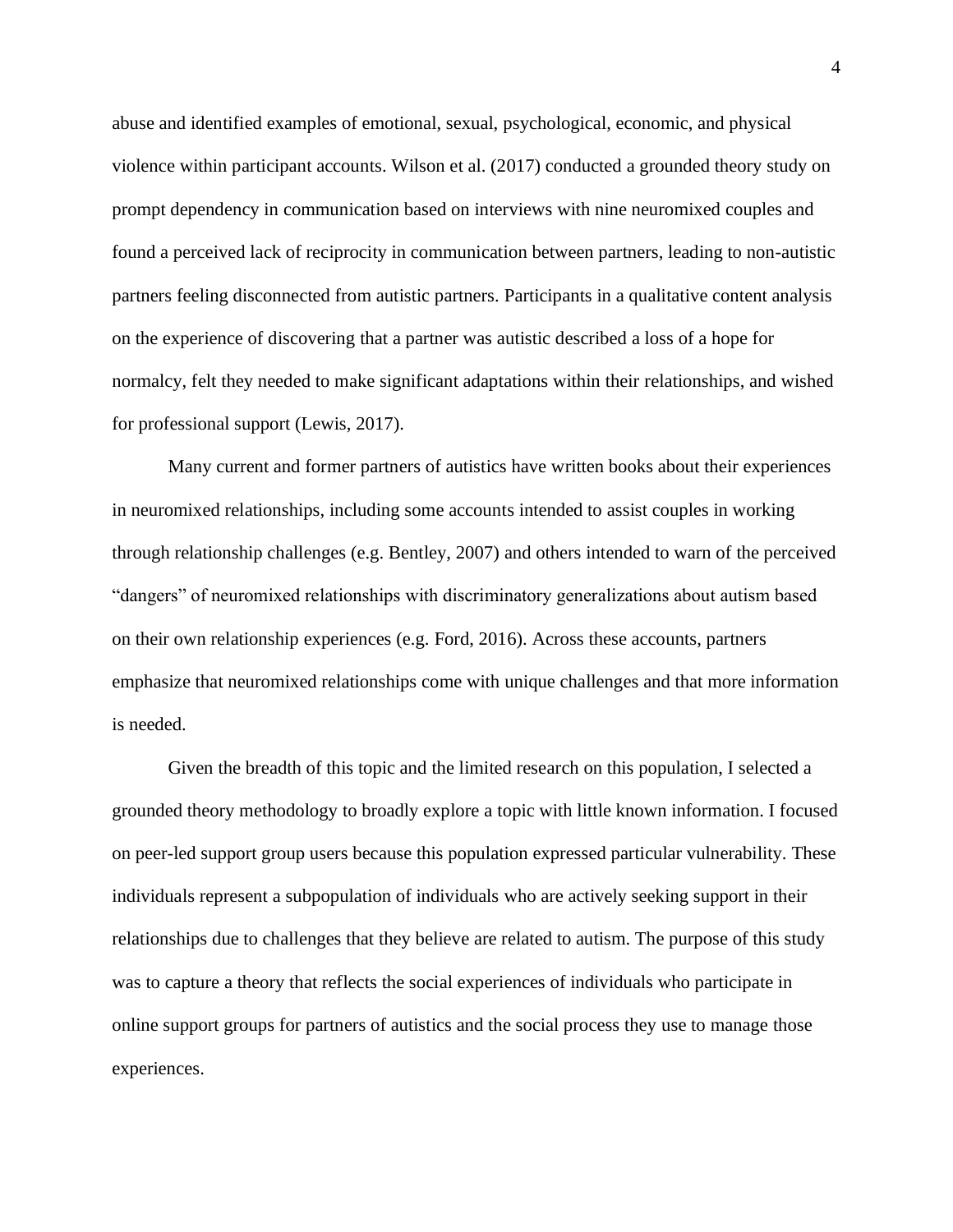## **Methods**

# **Research Design**

I used a grounded theory method to allow a theory to emerge from data through constant comparative analysis. Grounded theory is a broad method that can be applied to quantitative and/or qualitative data, as one of the tenets of grounded theory is that "all is data" (Holton  $\&$ Walsh, 2017). In classic Glaserian grounded theory (Glaser & Strauss, 1967/2010), a general research topic is selected, but there is no predetermined research question. Data collection and analysis occur concurrently. New data are constantly compared to existing data, and emergent findings guide the next steps of data collection, called theoretical sampling. The goal of grounded theory is to reach a level of conceptualization through abstraction of ideas rather than focusing on a concrete description of the topic of interest. Researchers engage in memoing, or stream of consciousness writing focused on theoretical relationships among data and abstraction, to assist in this process.

Data analysis begins with substantive coding, which is used to summarize the concepts in the data, and includes two phases: open coding and selective coding. In open coding, researchers search for the primary concern of the population of interest and the core variable, or the process they use to resolve that concern. The core variable accounts for most of the variation within the sample and will become the center of the theory. Once the core variable is identified, researchers begin selective coding, in which only data related to the core variable are coded to delineate properties of the core variable. After the properties of the core variable are fully explored, the researcher begins theoretical coding to identify relationships between substantive codes. Concurrent data collection, data analysis, and memo-writing continue until theoretical saturation is reached, at which point a theory has fully emerged from the data (Glaser & Strauss,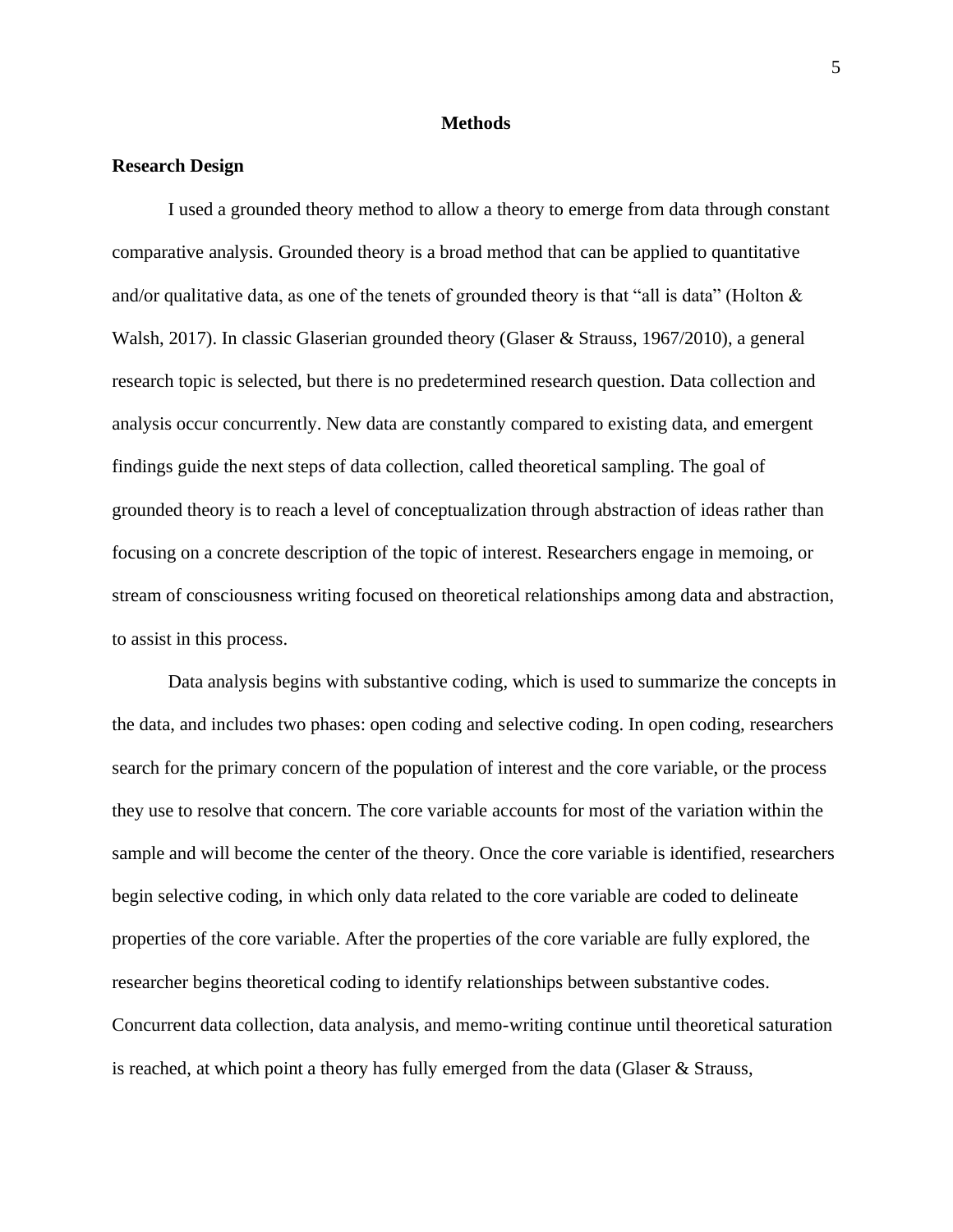#### 1967/2010).

# **Setting and Participants**

I recruited participants from 11 peer-led online support groups for partners of autistics with permission from site moderators. Groups were hosted on Facebook ( $n = 6$ ), Delphi Forums  $(n = 2)$ , and independent platforms  $(n = 3)$ . Some groups allowed both autistic and non-autistic members  $(n = 4)$  while most allowed only non-autistic members  $(n = 7)$ . Two groups were limited to women only. All groups identified themselves as places of "support" for partners of autistics in their group descriptions.

Using theoretical sampling, eligibility criteria changed during the course of the study to intentionally and purposively identify sources of data that would further refine the properties of the core variable (Glaser, 1978). Initial inclusion criteria included individuals who were 18 years or older, did not identify as autistic, and were currently in a relationship for 1 year or longer with a partner who was formally evaluated and identified as autistic. As data collection continued and the core variable emerged, I expanded the sample to include individuals who were no longer in relationships with their partners but were still participating in online groups, as well as individuals who believed their partners were autistic (regardless of whether or not their partners self-identified as autistic). These individuals were included because it became clear that they continued to participate in online groups and their voices were influential in support spaces. For example, two key informants who were moderators of support groups, and therefore in positions of power within these communities, revealed that they were divorced from partners who they believed were autistic (their partners did not self-identify as autistic and never sought diagnoses). **Procedure**

The University of Vermont Institutional Review Board approved this study. Online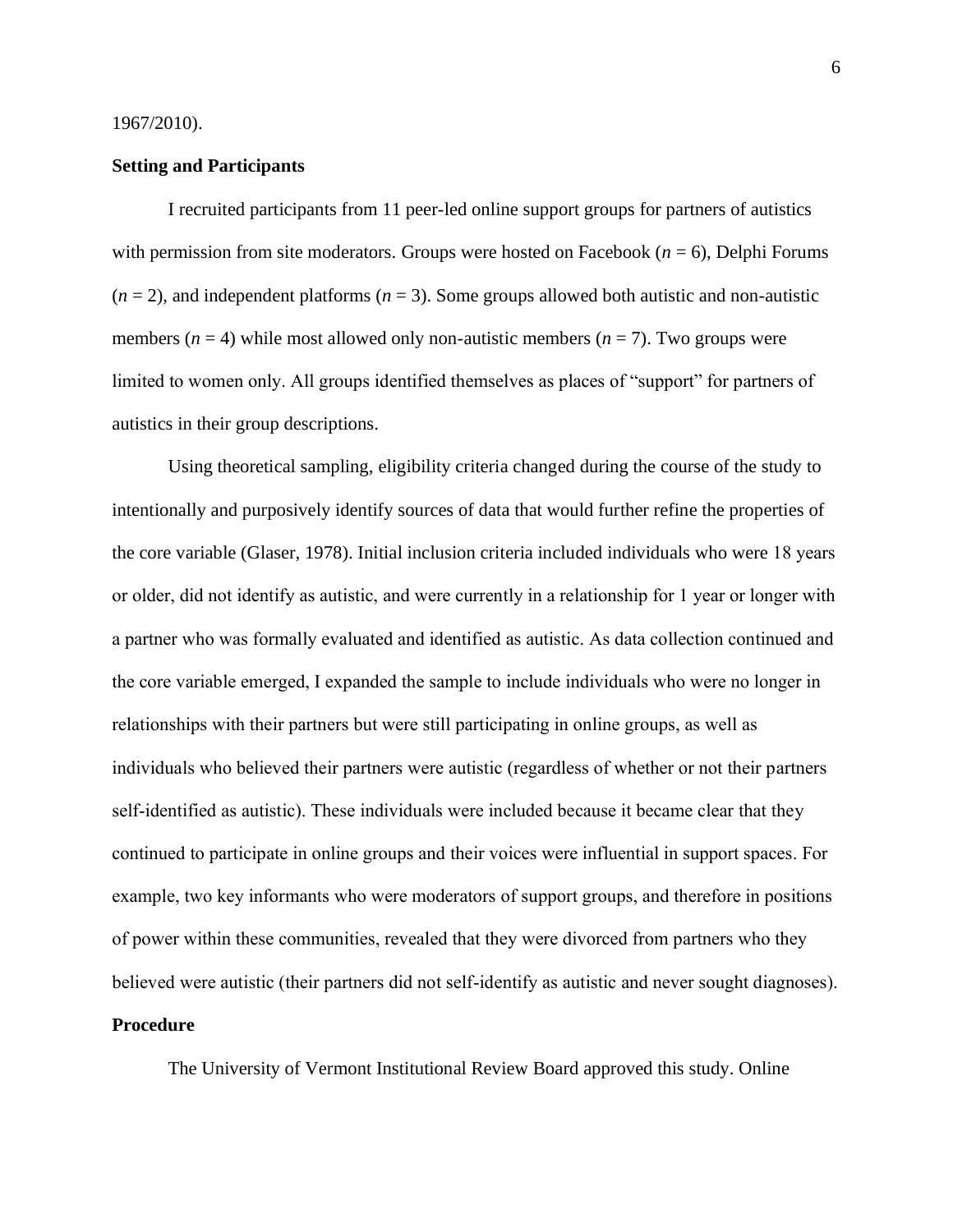consent was obtained prior to interviews. Interviews occurred asynchronously online through a secure survey platform. Participants were provided a survey link with interview questions and asked to respond in writing. Initial questions were broad, such as, "What works well in your relationship?" and, "What are some of the challenges you face in your relationship?" Questions evolved and became more specific to the core variable throughout the study based on emergent findings, such as, "Please tell me more about your experience with emotional intimacy in your relationship." After reading responses, I created individualized survey links with additional follow-up questions and emailed a unique survey link to each participant. I repeated this process until I reached theoretical saturation of the category. Three individuals who participated in online interviews also contacted me by telephone to provide additional information.

Participant observation is a key element of data collection in grounded theory, but the ethics of researcher presence in online communities are debated (Gelinas et al., 2017). One key informant who participated in interviews was also a moderator of a small online support group (12 members) and, after checking with all members, invited me to join the group as an observer. I also read posts in two publicly available groups. In all cases, while observing support group interactions may have influenced my perspectives and development of interview questions, no data or quotes were collected directly from support group message boards.

Data were analyzed through constant comparative analysis. I identified a core variable through open coding, and interviews became shorter and more directed as the properties of the core variable developed through selective coding. I used memo-writing and theoretical coding to identify conceptual links between substantive codes. Community members were not involved in this study.

#### **Theoretical Sensitivity: Researcher Perspectives**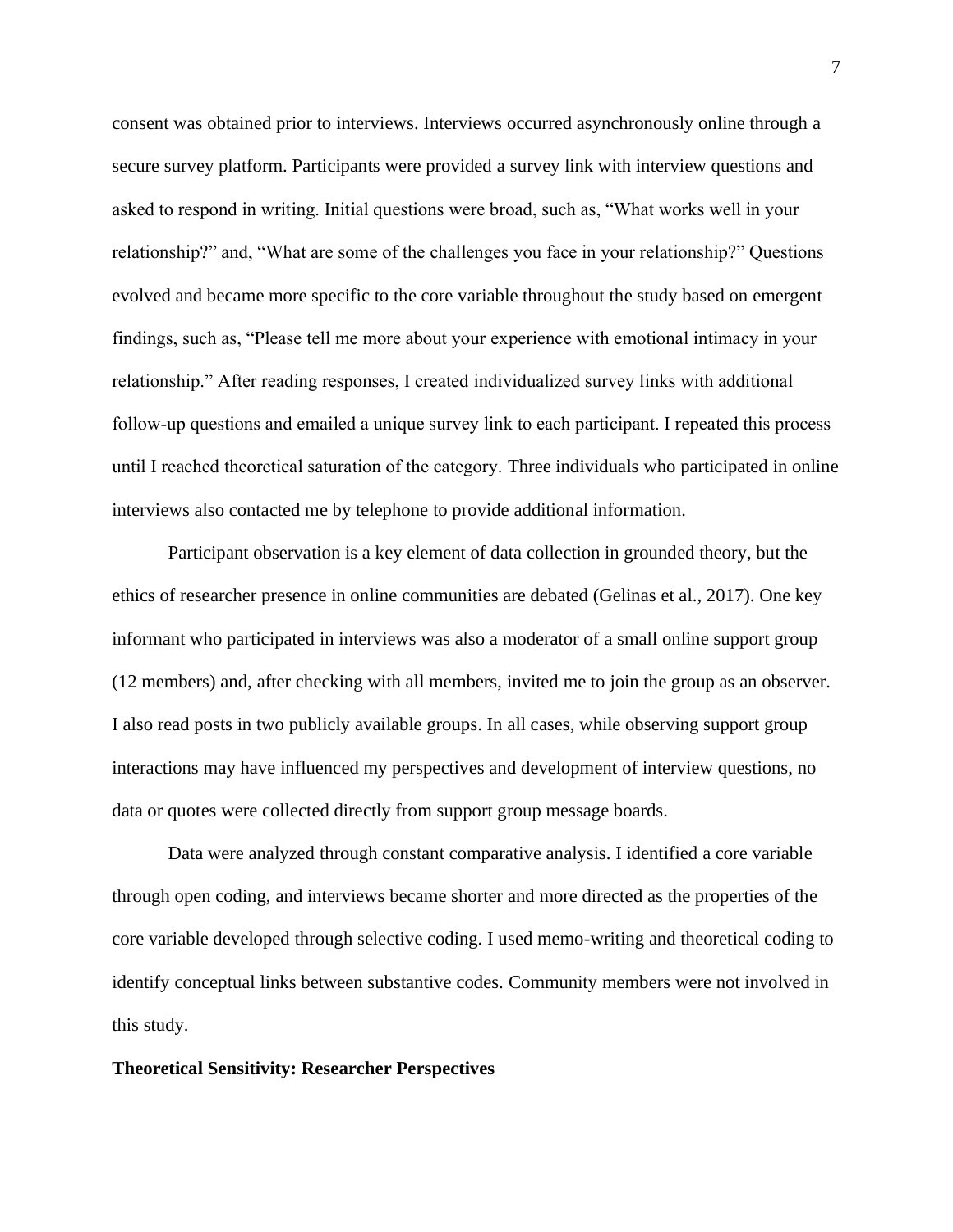My personal views about autism were bracketed through reflexive journaling as I attempted to be theoretically sensitive and open to the data (Glaser, 1978). As part of this process, I acknowledge the perspectives that influence my own view of autism. My first understanding of autism was based on the medical model, influenced by my professional background as a nurse. In this model, autism is viewed as a disorder, and the role of the healthcare professional is to provide interventions to alleviate symptoms of the disorder.

Over the last 7 years, I have had extensive experience researching phenomena related to autistic adults, and my understanding has shifted based on communications with autistics and advocacy groups. My current understanding of autism is influenced by the Neurodiversity Movement, viewing autism as a neurological difference that is important to human diversity. In this model, the role of the healthcare professional is to advocate for environmental and social adaptations that increase accessibility and equity for autistic people and to manage common cooccurring conditions such as anxiety and depression. These personal perspectives were set aside in attempt to represent the data through the lens of participants.

I must also acknowledge that I did not expect the intensity and animosity that participants in this study described, and I struggle to present findings that can be perceived as biased and discriminatory against the autistic population. With that said, I feel it is important to honor the findings that arose from data in order to understand and, if necessary, intervene to promote healthy relationship dynamics in neuromixed relationships for *both* partners. Findings should be read in light of individual perceptions of an experience, and readers should note that the autistic voice is absent from this article. Readers should be warned that quotes in this article may be triggering and upsetting.

#### **Results**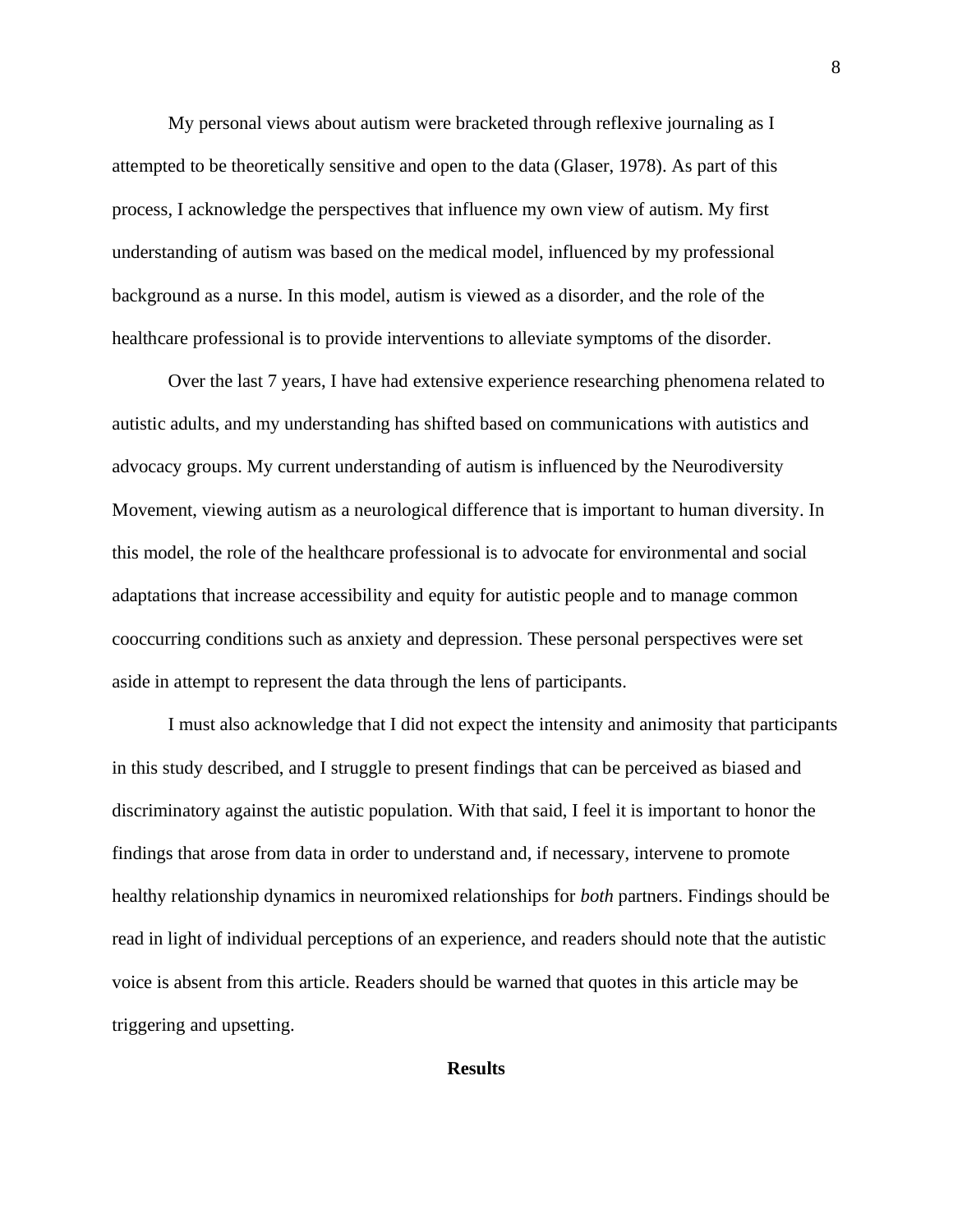# **Sample**

In total, 162 individuals participated in online interviews. Background data are outlined in Table 1. Individuals were identified as being "formally diagnosed" if they received an evaluation and were determined to meet criteria for an autism diagnosis, "informally diagnosed" if they had not received an autism evaluation but were told by a health professional that they were likely autistic, "self-diagnosed" if they self-identified as autistic but had not otherwise discussed with a health professional, and "undiagnosed" if their non-autistic partner believed they were autistic but they did not self-identify as autistic. Individuals from 13 countries participated with the majority from the United States (63.5%), the United Kingdom (10.3%), Australia (6.9%), and Canada (5.5%). Five participants (3.6%) reported they were in same-sex relationships. Many (37.9%) were married prior to their relationship with the partner they believed to be autistic and most had at least one child (72.9%). Of those with children, 28.4% reported that they had at least one child who was formally evaluated and identified as autistic and an additional 25.5% reported they suspected at least one of their children was autistic. Specific data on socioeconomic status were not recorded.

Since participants were included even if their partner did not self-identify as autistic, I use the term "believed to be autistic" (BBA) to refer to participants' partners, acknowledging that these individuals may or may not self-identify as autistic or meet diagnostic criteria for autism, and "non-autistic" (NA) to refer to participants themselves. Additional context on BBA partner's diagnosis is included after each quote. All quotes are from participants currently in relationships unless otherwise specified.

# **Table 1**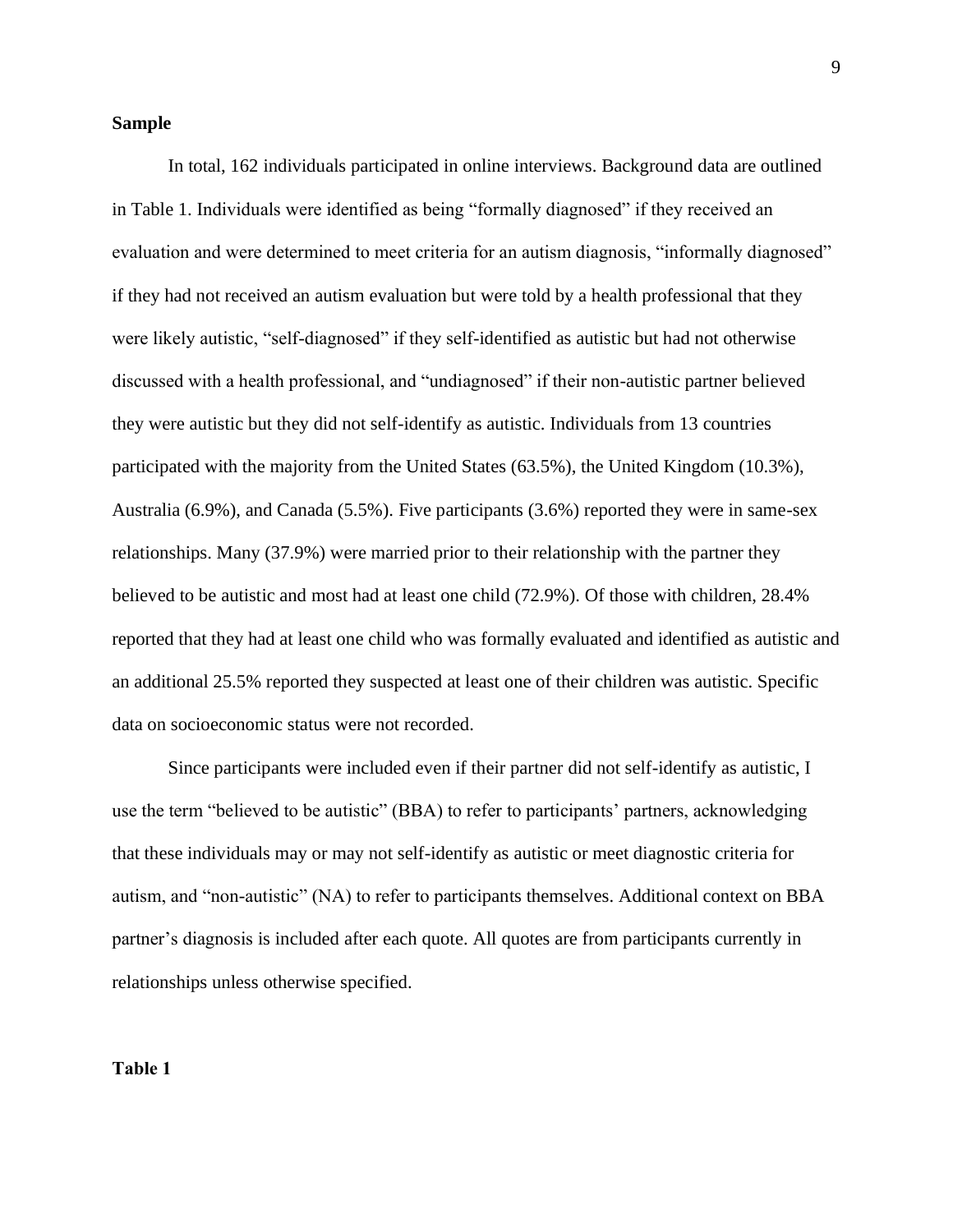|                                                          | $\boldsymbol{n}$ | $\frac{0}{0}$ |  |
|----------------------------------------------------------|------------------|---------------|--|
| Gender (missing: 23)                                     |                  |               |  |
| Female                                                   | 129              | 92.8          |  |
| Male                                                     | 9                | 6.5           |  |
| Other                                                    | $\mathbf{1}$     | 0.7           |  |
| Age (missing: 21)                                        |                  |               |  |
| Mean: 47.7 years                                         |                  |               |  |
| Range: 20-78 years                                       |                  |               |  |
| Race (missing: 21)                                       |                  |               |  |
| White                                                    | 134              | 95.0          |  |
| <b>Black</b>                                             | $\overline{4}$   | 2.9           |  |
| Multi-racial                                             | $\overline{3}$   | 2.1           |  |
| <b>Ethnicity (missing: 21)</b>                           |                  |               |  |
| Hispanic or Latino                                       | 8                | 5.7           |  |
| Not Hispanic or Latino                                   | 133              | 94.3          |  |
| <b>Partner's Diagnosis (missing: 16)</b>                 |                  |               |  |
| Formally evaluation & diagnosis by a health professional | 43               | 29.5          |  |
| Informal evaluation by a health professional             | 37               | 25.3          |  |
| Self-diagnosed                                           | 31               | 21.2          |  |
| Undiagnosed (do not self-identify as autistic)           | 35               | 24.0          |  |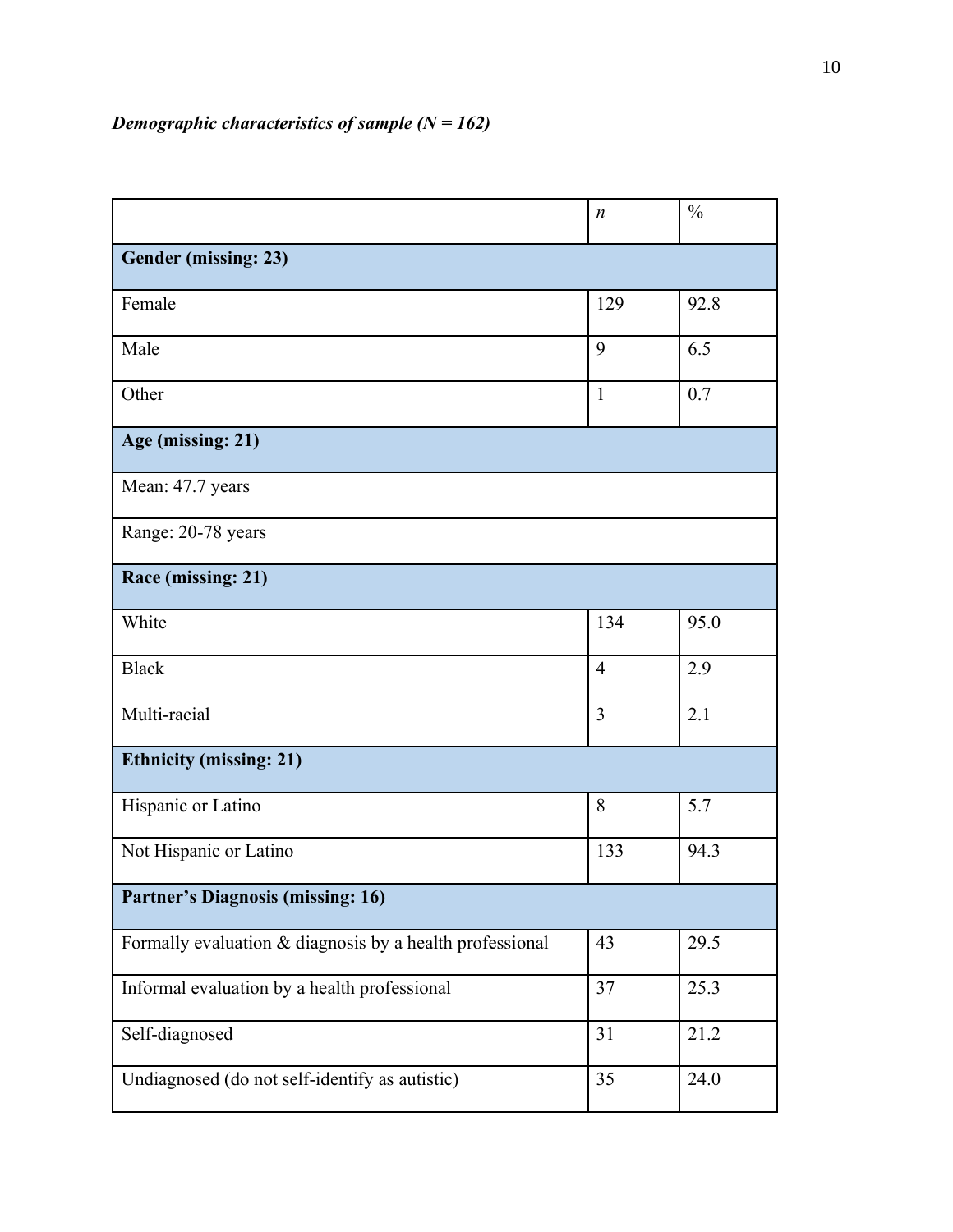| <b>Length of Relationship (missing: 23)</b>                            |     |      |  |
|------------------------------------------------------------------------|-----|------|--|
| Mean: 16.8 years                                                       |     |      |  |
| Range: 1-57 years                                                      |     |      |  |
| <b>Current Relationship Status with Autistic Partner (missing: 22)</b> |     |      |  |
| In a relationship                                                      | 127 | 87.6 |  |
| Living together                                                        | 110 | 75.9 |  |
| Married                                                                | 95  | 65.5 |  |
| Considering divorce                                                    | 50  | 34.5 |  |
| Divorced                                                               | 12  | 8.3  |  |

## **Basic Social Concern: Imbalance in Need for Emotional Intimacy**

When summarizing their experienced realities, many participants described an imbalance in the need for emotional intimacy between themselves and their BBA partners as a basic social concern. Participants often felt that their partners were unaware of, unconcerned about, or unable to provide the level of intimacy they sought in their relationships. One said, "We have varying needs of socialization and affection. It's hard to gauge how he's feeling, and he can't always articulate it either, which can lead to confusion" (formally diagnosed). Another said:

When we are physically together in the same space, he is loving, caring, attentive. When we are physically apart, it feels like "out of sight, out of mind" and I begin to feel desperate for a response or interaction, while he is comfortable going days and days with no interaction at all. (informally diagnosed)

Participants often felt that their own needs were unmet and reported they were unable to identify the needs of their BBA partners.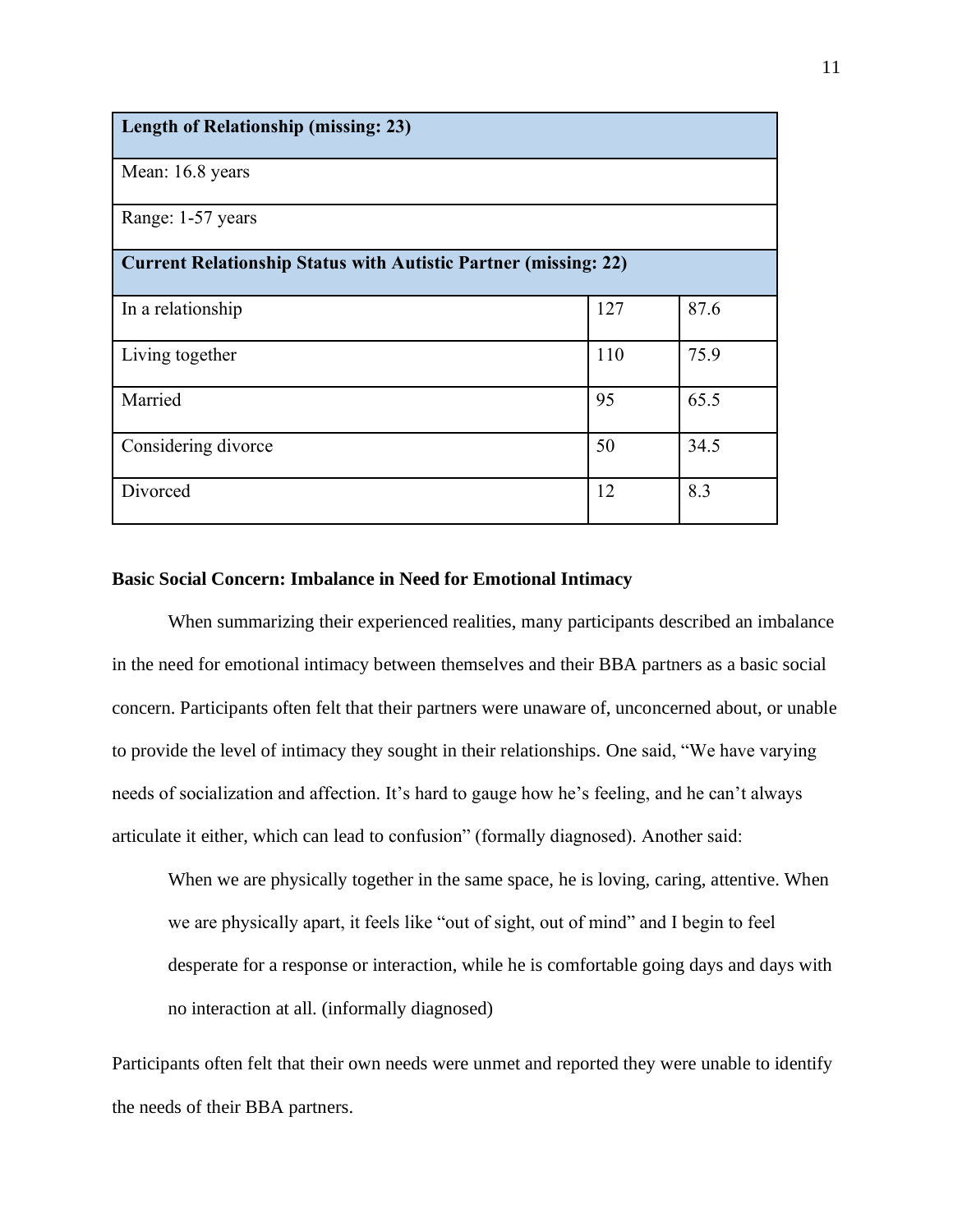## **Basic Social Process: Pathologizing Autism**

Participants responded to this imbalance differently based on the degree to which they pathologized autism and its role in their relationship. When participants viewed autism as a "difference," they often viewed relationship challenges as puzzles to be solved together, requiring mutual adaptation and compromise. Alternatively, when participants viewed autism as a "disorder," they often attributed any negative aspects of their relationships to autism. They viewed their partners as disordered or broken and believed the challenges in their relationships were insurmountable. The degree to which the NA partner pathologized autism resulted in five general patterns that defined how partners viewed themselves, their partners, and their relationships. These relationship contexts are depicted in Figure 1 and described in detail in the following sections. Notably, these contexts are not necessarily discrete categories, and some participants described shifting between views or changing their views over time.

#### **Mutual Partnership Context**

The mutual partnership context was characterized by the view that NA and BBA partners were equals in the relationship. Participants in this context showed respect and gratitude for their partners' contributions to the relationship and described mutuality, saying: "We each have ways that we care for each other and look after each other" (self-diagnosed), and, "We have mutual respect and appreciation of each other" (formally diagnosed).

While participants across contexts shared ways that they adapted to meet their BBA partner's needs, participants in this context were unique in sharing ways that their BBA partners adapted to meet *their* needs as well, indicating a give-and-take within the relationship. For example, one participant described:

I have to be sensitive to how receptive he is at different times. He does try to be sensitive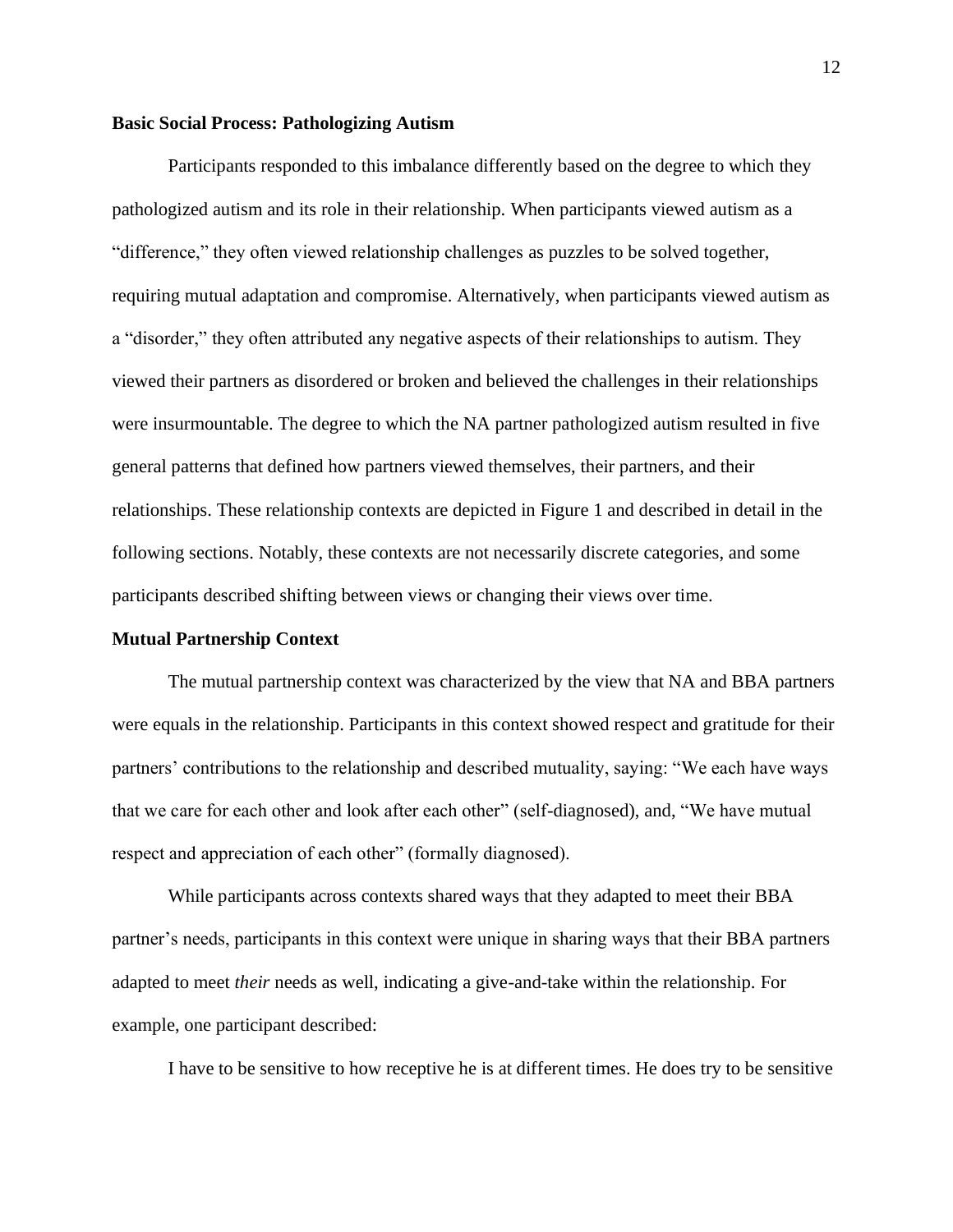to my needs too, like trying to remember to say goodnight even though he doesn't understand why it matters to me, and trying to come and talk to me when he is having a break from his studying even though he would mostly rather be alone. (informally diagnosed)

Participants in this context viewed their partners' needs as natural rather than disordered behavior. One participant explained that she had asked her husband to kiss her hello and goodbye and that he "graciously accommodated that request." She added: "Would I like more? Yup. But I also think he deserves to have his needs met too and if that is part of what works best for him so be it" (formally diagnosed).

Several participants noted that their BBA partners expressed love in unique ways, which required them to adjust their expectations for affectionate expression. They stressed the importance of recognizing their own assumptions, which often led them to misinterpret their partners' communications and caused them to feel rejected. One shared:

It is hard for me to understand that the way he loves me is not necessarily the way I do.

He doesn't care about important dates or romantic details. I try to understand what's

important to him and that he has a different way to show love. (formally diagnosed)

One participant explained that her husband required alone time after they spend time together and said:

I have had to train myself to recognize that this is not a rejection and to understand that for him this is restorative. Once I realized that it was like a weight lifted for me. Especially because I stopped wondering what went wrong and could be happy about the fact we had deep and rewarding discourse. (informally diagnosed).

Participants in this context viewed their BBA partners as different, not less, than themselves, and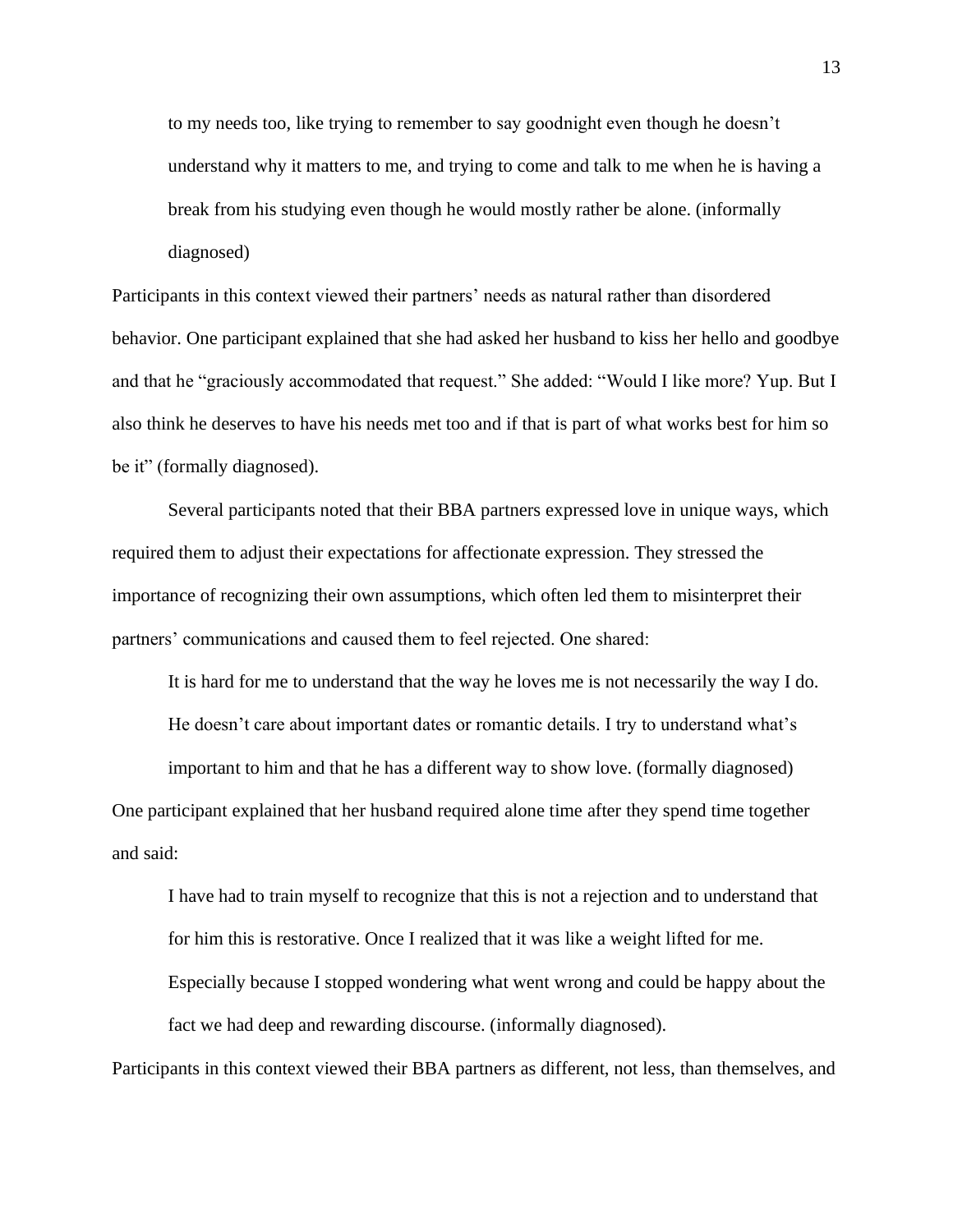both partners made effort to become aware of and adapt to their partners' needs.

# **Companionship Context**

Participants in this context viewed their BBA partners positively, referring to them as "good" and "kind," but believed that autistic traits prevented them from being able to form a deep connection. For example, one participant shared:

My husband is a good man, but day to day living is often frustrating and not fulfilling for me. I know he genuinely loves and cares for me, but how he demonstrates that is primarily through loyalty and duty. We can't connect on the deeper aspects of life, which is very challenging for me. It is like we live on different planets when we interact with people. We both "hear" and "experience" a different story because we take it in through a different filter. While fascinating, it is very frustrating. (undiagnosed).

As a result, these participants viewed their relationships as companionships or friendships rather than as romantic. One said, "We have no emotional, physical, and sexual intimacy. … We enjoy each other's company and give each other practical supportive things. We have shared interests and humor. Basically anything normally seen as a close friendship" (undiagnosed). Another shared, "We are not husband and wife as much as we are cohabitating friends and parenting partners" (informally diagnosed).

Participants expressed resentment at times, but explained that they did not blame their partners. Instead, they believed autism caused circumstances outside their partners' control. For example, one said, "There's a feeling of resentment: 'This is not what I signed up for!' But I know it is not his fault" (formally diagnosed). Participants in this context viewed their partners as lacking abilities that were necessary to form deep intimacy in their relationships due to autism. One participant shared: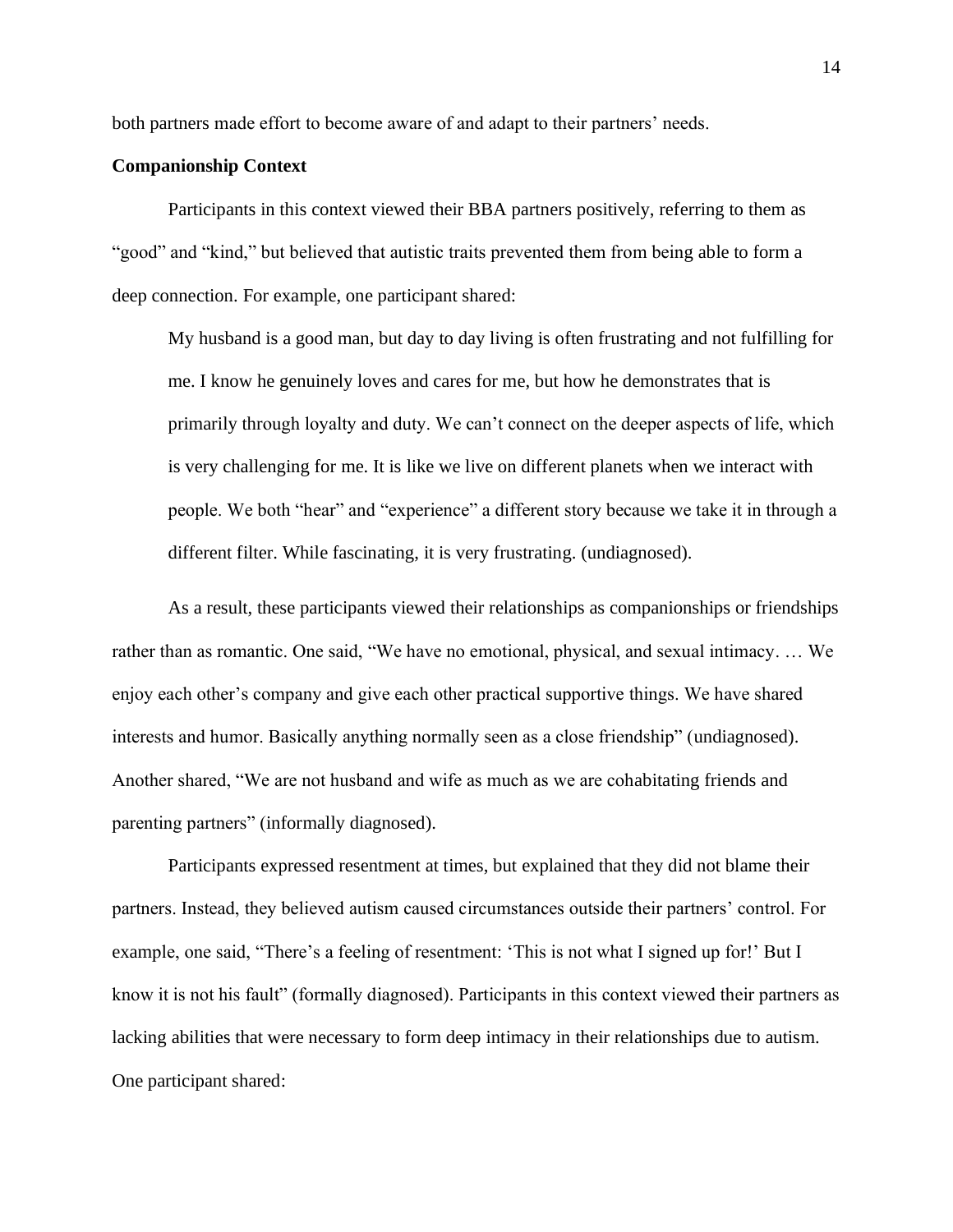I know that he is trying. Now I see the lack of connection between us is due to the fact that he cannot share, understand, or express deep emotions. Things that go along with emotions, that you wouldn't normally consider, are inextricably linked to emotions. Nostalgia, sharing experiences, sharing conversations – all of this is based in some part on emotion, and we can't share any of that. (formally diagnosed)

This participant attempted to understand her partner's perspective, but also saw his worldview as being restricted by autism. She described several things that he "*cannot*" do. In this context, participants pathologized autism in attempt to find understanding and to minimize blame and resentment towards their partner, but this pathologizing ultimately led them to view their partners as limited and left them feeling "lonely," "frustrated," and "wishing for more."

# **Caregiving Context**

Participants in the caregiving context viewed their partners as dependent and saw their relationships as being closer to parent-child dyads than equal partnerships. These participants viewed autism as disabling to their partners and believed that "curing" autism would resolve the issues within their relationships. For example, one said, "I wish I could remove the autism, so we could have a better husband/wife relationship (rather than a parent/child)" (self-diagnosed). Another shared:

I wish he could be cured of his autism, or at least the more debilitating aspects of it. His disorder has created a caretaker relationship with someone who is not able to be truly conscious of how much work his care requires, and therefore he does almost nothing to alleviate the work, nor can he express gratitude for it in any way that is not extremely difficult and traumatic for him. (informally diagnosed).

Similar to the companionship context, these participants attempted to use pathologizing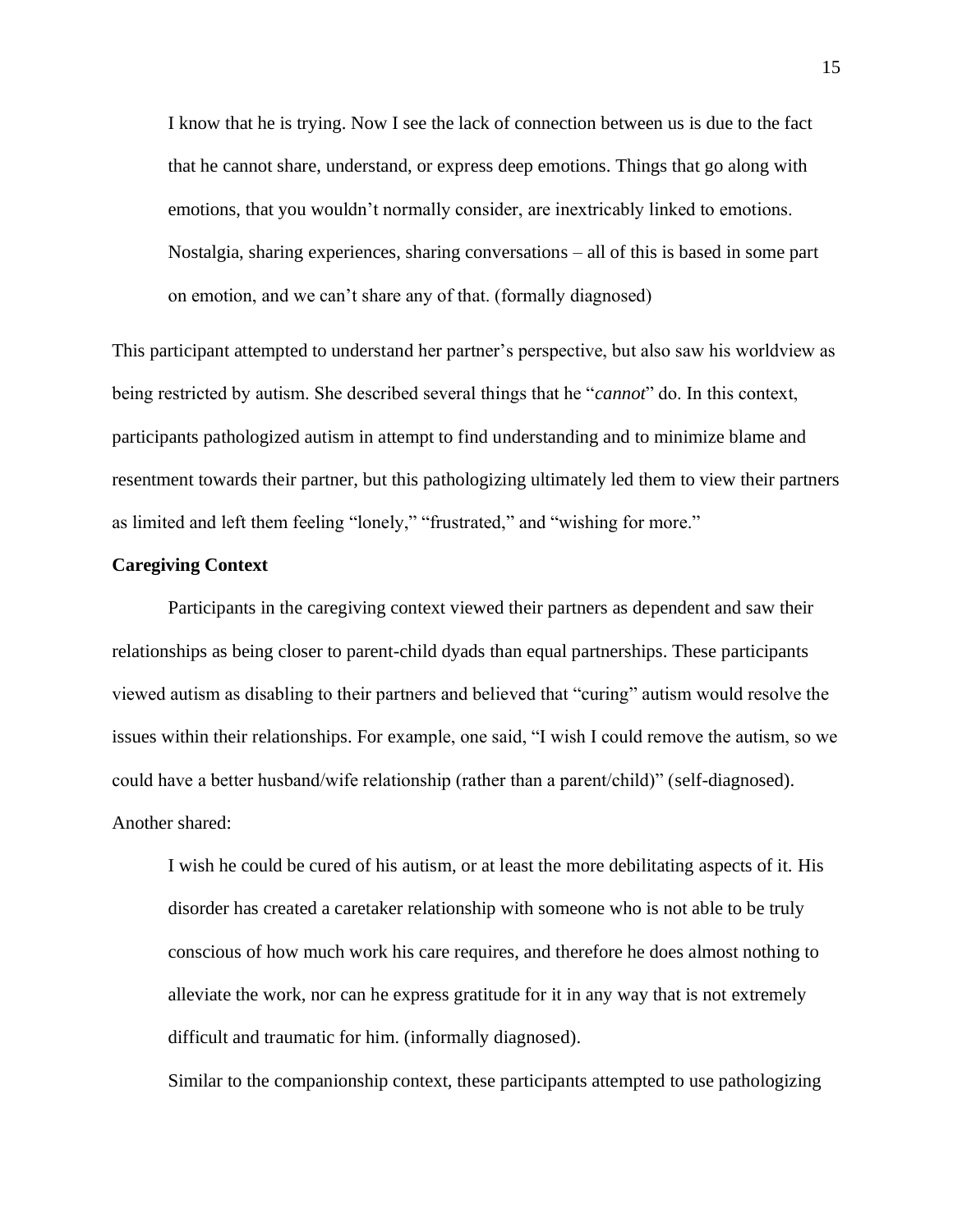as a coping mechanism to separate their partner from autism. However, unlike the companionship context, participants in this context did not speak positively about their partners. For example, one said:

I have to be his parent. Care of our family is mostly my responsibility and my needs go mostly unmet. I feel like a prisoner sometimes inside of all of this. As a woman, I feel like a sack of potatoes. I have to consciously and I mean CONSCIOUSLY remind myself over and over and over that this man is not neurotypical and I can't hold him to those standards or he is nothing but a jerk. I have to remind myself that he is not able to understand what is going on around him and he is constantly at a disadvantage. (selfdiagnosed)

Some participants explained that they had initially made adaptations to their relationships willingly, but over time they began to resent these adaptations as their own needs were sacrificed to meet the needs of their BBA partners. This left participants feeling emotionally lonely despite their partners' physical presence. One participant explained:

We communicate best by email and text. But again, I began to feel like his personal assistant. "Put it in writing and send it to me so I can review" is not how an intimate, close relationship should be. Now, I feel terribly alone in my relationship with him despite seeing him all the time. (self-diagnosed; separated).

These participants felt they were single-handedly responsible for maintaining the relationship, which left many feeling "trapped" and "exhausted." Participants emphasized the burdens of the relationships and reported feeling "disappointment" and "sadness."

# **Detachment Context**

Participants in the detachment context believed their relationships were no longer worth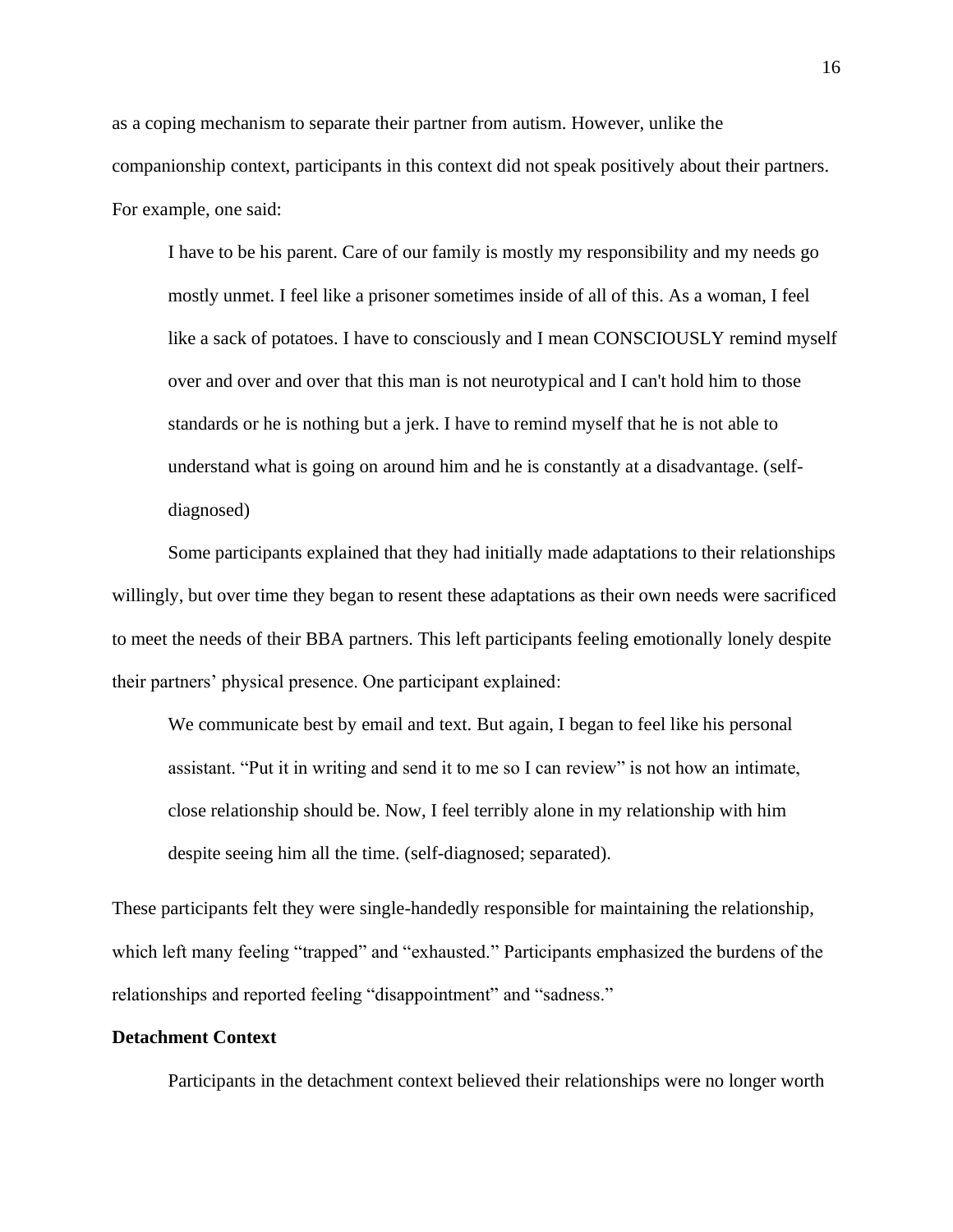their investment. These participants frequently described a prolonged period of living in the caregiving context prior to entering the detachment context, and eventually gave up on the relationship as a means of self-protection. For example, one participant blamed her relationship for causing her own depression: "I've kind of given up. I'm seeing two therapists and taking anti-depressants and am unemployed largely due to this relationship. I don't have much hope for change. Now I am focusing on self-protection." (formally evaluated & ruled out for autism diagnosis but NA partner still believes he is autistic). Another shared:

Prior to marrying my husband, I was happy, optimistic, well adjusted, adventurous, spiritual, and had a positive self-esteem. 8 years later, I have become so depressed that it is hard to get out of bed everyday. Some days, I don't recognize myself or my life. I feel like Autism sucked the life out of me! (undiagnosed)

Participants explained that they had lost their sense of self in their attempts to repair their relationships and viewed emotional disconnection as a survival mechanism. When asked what worked well in her relationship, one participant responded, "Nothing but avoiding it. My relationship with my [autistic] husband is the same as a beautiful juicy grape being slowly dried into a raisin. I became a smaller version of myself that is no longer recognized as a grape" (undiagnosed). Another shared: "He is hard wired to be the way he is and no amount of effort on my part will change it. My path to survival has been to completely disconnect emotionally from him" (informally diagnosed).

Participants in this context also described their partners negatively, even dehumanizing them in some cases. One participant shared:

I wish that he could be a feeling human being with genuine caring about me and other people. He has no understanding of my feelings and therefore our marriage is void of all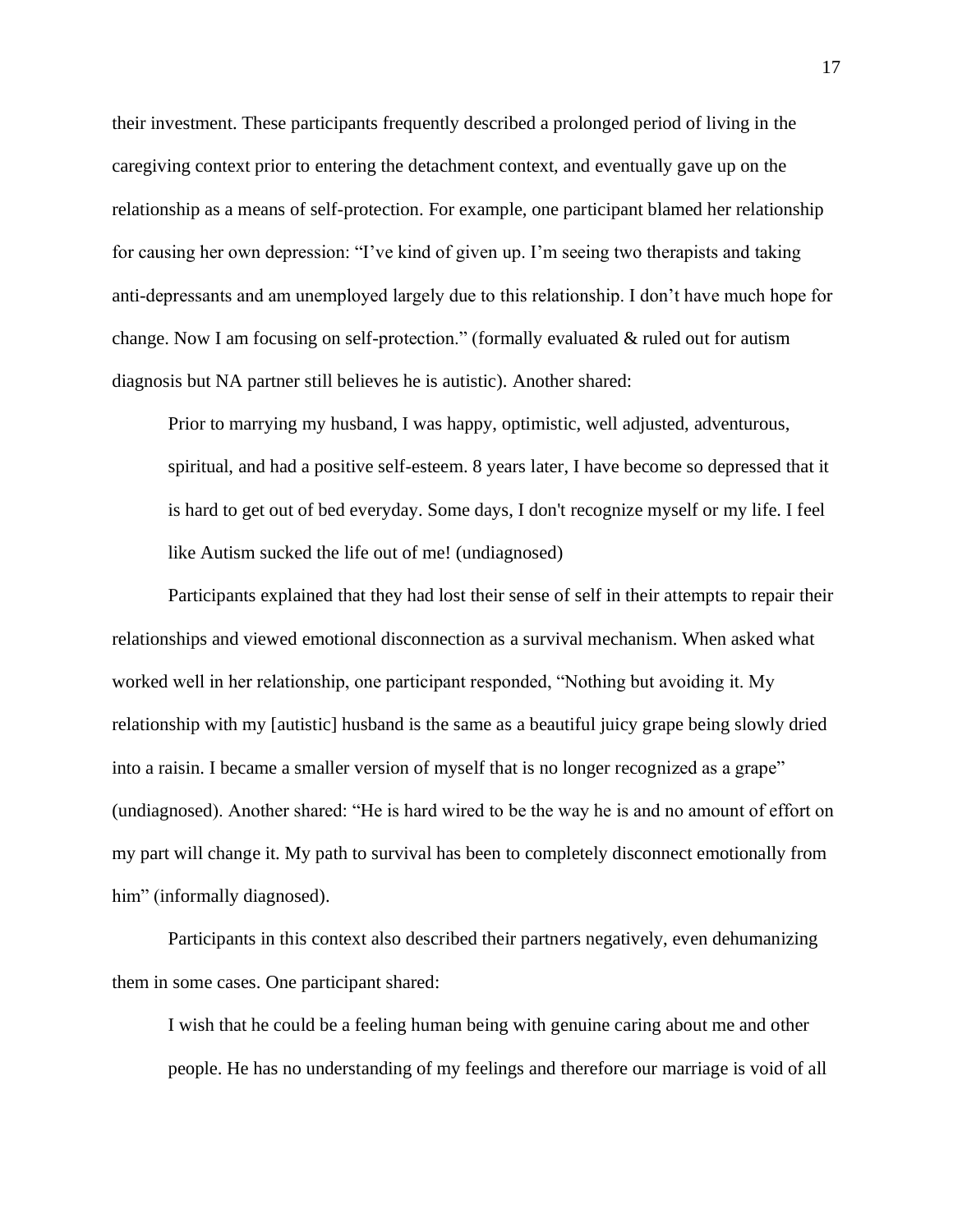emotional connection and communication. Addressing our issues only made things worse. My finest strategy has been to give up. I'm being sincere, not sarcastic.

(undiagnosed)

By wishing that he could be a "*feeling human being,"* this participant expressed such a level of pathologizing that she viewed her partner as lacking human characteristics. Another said, "He does not seem like a real person to me. I can relate to him, but he cannot do the same in return. There is no real affection. There is no substance to it" (undiagnosed). Others referred to their partners as "robotic" or "like a computer."

Participants described deep feelings of "disappointment" and "loss." One shared, "I've given up. Despair is a constant companion" (self-diagnosed).

# **Discriminatory Context**

Participants in this final context deeply pathologized autism to the point that they made negative generalizations about autism beyond their own relationships. Many discovered the autism label in online communities and applied it as an answer to the challenges they faced in their relationships. For example, one participant shared:

My main support is the internet and [support group name]. It was from the internet that I first realized I was in a [neuromixed] marriage and having online friends has had a life changing effect on me – sometimes even life saving when I have been suicidal.

(undiagnosed)

Several participants shared that they sought traditional counseling, but they felt that their partners "manipulated" counselors and were able to "play the part" to avoid a diagnosis. Many shared that traditional counseling was unhelpful and at times, further damaging. Participants described others in online support groups as their only source of validation and understanding and viewed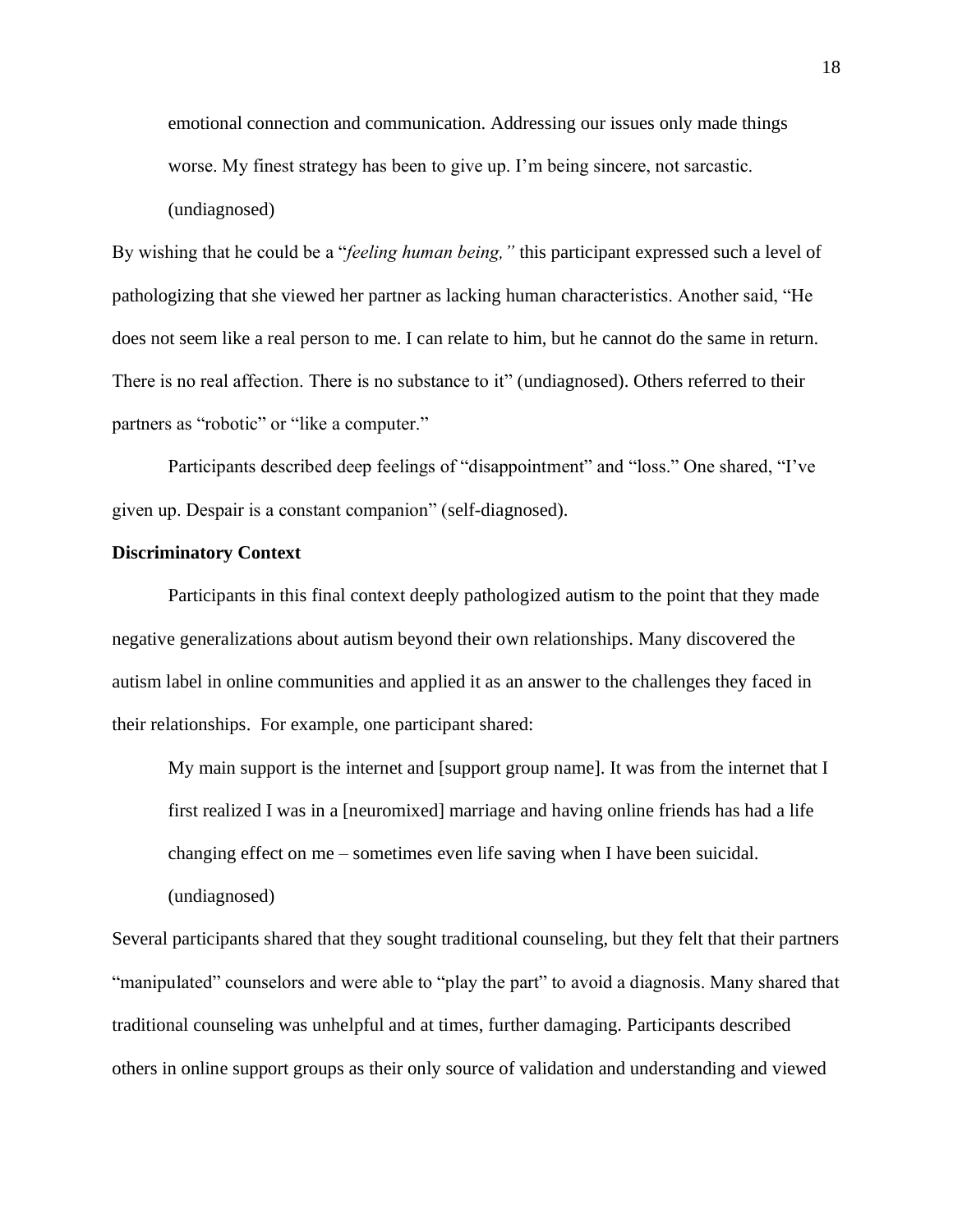them as critical supports in navigating unhappy relationships. For example, one shared that joining a group was "the most important step to dealing with these challenges" (undiagnosed). She shared that through "learning about autism" and talking to others in her group:

I learned to stop investing so much in my marriage and my husband … It becomes a destructive sink-hole to try and invest in an [autism] partner the way you would invest in a neurotypical partner because the [autism] partner takes and takes and takes but gives almost nothing back."

These participants felt an obligation to warn others about the "dangers" of neuromixed relationships, describing neuromixed relationships as "abusive" and "destructive." They described their autistic partners as "cruel," "psychopathic," and "sociopathic." They also blamed autistics for intentionally deceiving NAs into entering relationships. For example, one shared:

[Neuromixed] relationships are hidden, abusive, soul destroying and spirit breaking for the neurotypical who married in good faith and was conned by the person with [autism]'s ability to role play and deceive in a psychopathic way. … I recommend no-one enter these relationships. Run away before you're in too deep. (formally diagnosed but does not self-identify as autistic).

# Another said:

I feel betrayed, cheated and robbed. He has never been capable of being a husband or father. I feel like the stupidest thing ever for thinking he would make a good spouse.... I see now I was chosen because I'm highly empathic, strong, outgoing and not confrontational etc. I have been used and manipulated. I have been robbed and deceived of a real marriage and of myself. (formally diagnosed).

These participants felt that their autistic partners were responsible for causing them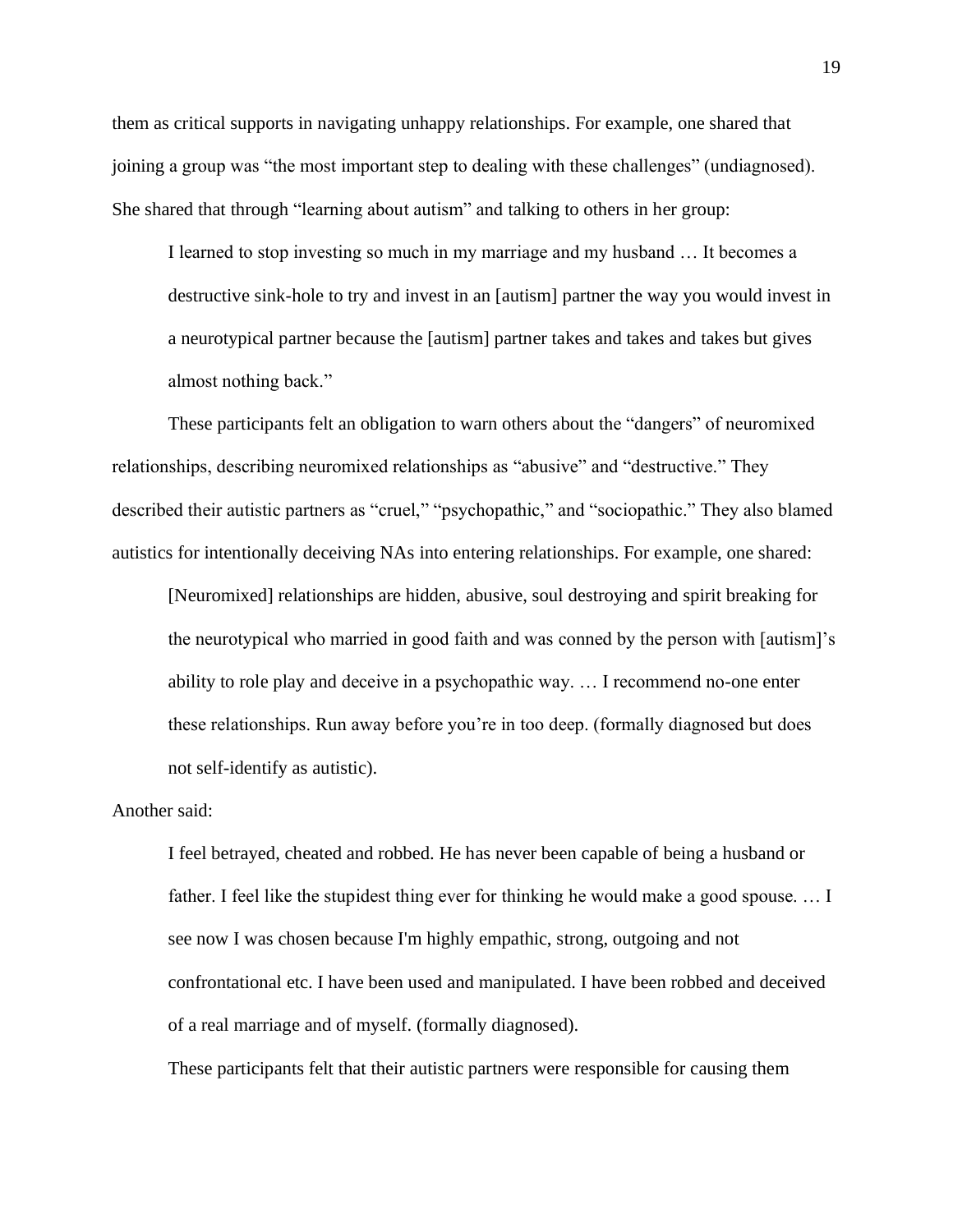emotional damage. For example, when asked how she attempted to overcome challenges in her relationship, one participant said, "Overcome? There's no overcoming the behaviors of an [autistic] spouse. The only overcoming is divorce with zero contact after, an impossibility for spouses trapped by disability – usually disability caused by or accelerated by the [autistic] spouse" (formally diagnosed).

One leader of an online group shared her perspective on the dangers of neuromixed relationships:

Most [autistic] males look for a nice, pleasant, happy, out-going female to replace their mom, just another caregiver. The "actor" soon loses his "wonderful person" persona soon after he has hooked the unsuspecting female. It is all downhill for the [NA] partner. She loses her self-esteem, her self-confidence, her place in society, because her [autistic] spouse refuses to mingle with others…Soon she is a mere shell of who she was before…We do not believe that [neuromixed] relationships can be successful. Over the past 20 years we have only heard from a handful of "happy" [NAs], and possibly they were also along the spectrum. (undiagnosed; divorced).

Participants in this context viewed autism as a destructive disease that was not compatible with healthy intimacy.

#### **Discussion**

These relationship profiles shed light on the diversity of how autism is viewed by support group users. An important consideration in this study is that less than a third of participants' partners were formally evaluated and diagnosed as autistic, with most participants reporting their partners were informally diagnosed, self-diagnosed, or undiagnosed. In fact, nearly a quarter of participants reported that their partner did not self-identify as autistic. Alarmingly and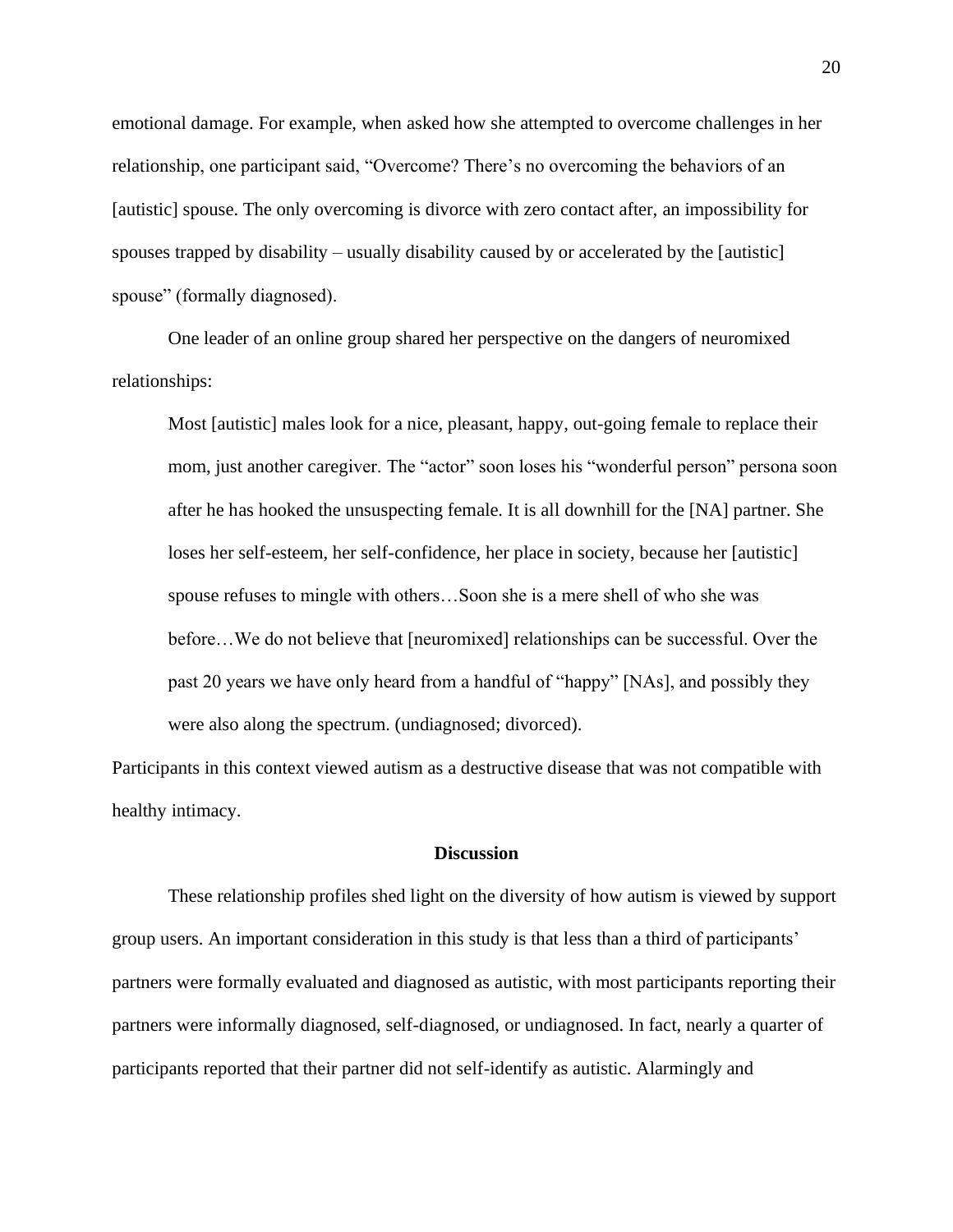importantly, though, when a NA partner in a neuro-mixed relationship seeks support through online peer-led support groups, these are the voices and perspectives they are most likely to hear.

Participant accounts suggest that many individuals applied an autism label to a relationship in which they were already dissatisfied as a possible source of their frustrations. This is a critical distinction that must be explored in future research. While self-diagnosis is common in autism, there has been no research on the accuracy of proxy-diagnosis by partners, and an autism diagnosis should not be presumed. Misdiagnosis of autism even among professionals occurs frequently (Lai & Baron-Cohen, 2015), and therefore it is likely that many participants in this sample were misattributing traits to autism that may be related to other conditions (such as personality disorders or substance use disorder) or simply to differences in emotional maturity or compatibility. Regardless of the reality of the autism diagnosis as applied to these relationships, findings provide an important window into the ways that autism is viewed and discussed by members of "support group" communities for partners of autistics. In other words, findings may actually shed more light on how autism is understood by the general public than on the true nature of neuromixed relationships.

Many participant responses illustrate negative stereotypes about autism that have been identified in previous research, such as autistics being unemotional (MacKenzie, 2018), "childlike," infantile, or dependent (Botha et al., 2020; MacKenzie, 2018), or that they lack empathy (Fletcher-Watson & Bird, 2020). These stereotypes are not in line with autistic experiences or current understandings of autism (Botha et al., 2020; Nicolaidis et al., 2019). In looking at empathy, for example, current theories propose that there are more likely challenges with bidirectionality of empathy between autistics and non-autistics, that autistics may actually experience too much empathy, or that autistics may need more time to process emotions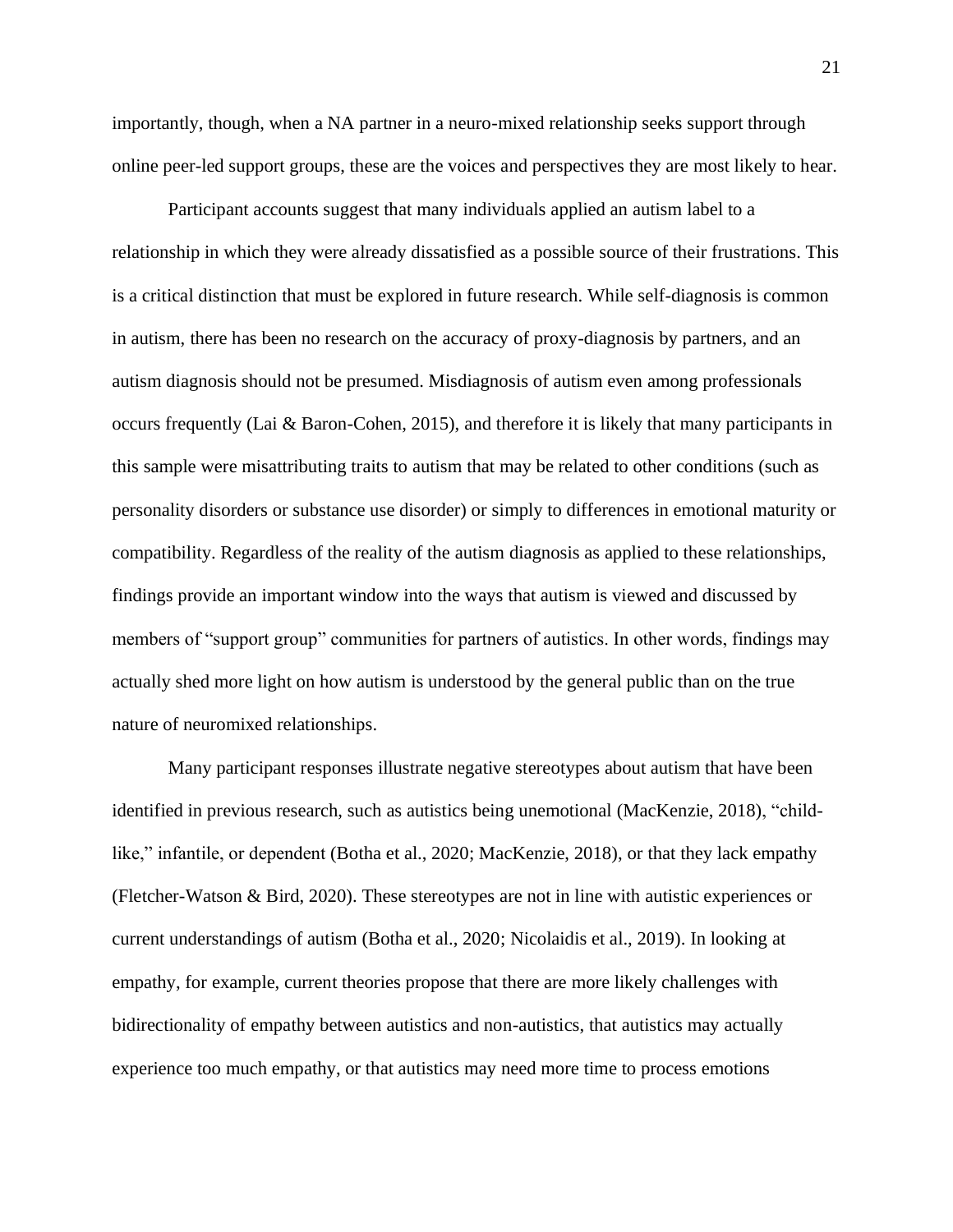(Nicolaidis et al., 2019). Yet, the idea that autistics lack empathy is a common stereotype that permeates general discourse about autism with potentially harmful repercussions.

The impact of media portrayals of autism in television and film (Anjay et al., 2011; Draaisma, 2009; Nordahl-Hansen et al., 2018) and books (Loftis, 2015) are known to contribute to misinformation and reinforcing inaccurate and negative stereotypes about autism. The present study suggests that these stereotypes may also be perpetuated within social media communities intended to support autistics and their families. Stereotypes may lead to exclusion and oppression of autistics as well as internalization of these negative perceptions (Botha et al., 2020; Treweek et al., 2019).

This study has several limitations, and findings should be viewed as a beginning exploration into a complicated area in need of significantly further research. First, this sample represents only individuals who were actively seeking support through online support groups, missing representation from autistics and from non-autistics who were satisfied in their neuromixed relationships. This sample also included many participants whose partners are likely not autistic and many who are no longer in relationships. Again, these findings represent views of those who utilize autistic partner support groups, not necessarily those who are in neuromixed relationships. Future research should explore the experiences of neuromixed couples from both partners' perspectives. This study is further limited by a lack of racial and ethnic diversity. Participants were overwhelmingly White, which limits transferability to non-White populations.

Finally, many participants in this study described poor mental health, troubling relationship dynamics, and unmet need. Their accounts indicate that many happened upon an autism label as a way to make sense of challenging experiences, particularly as many shared that their partners refused to attend counseling or that counseling was ineffective. Future research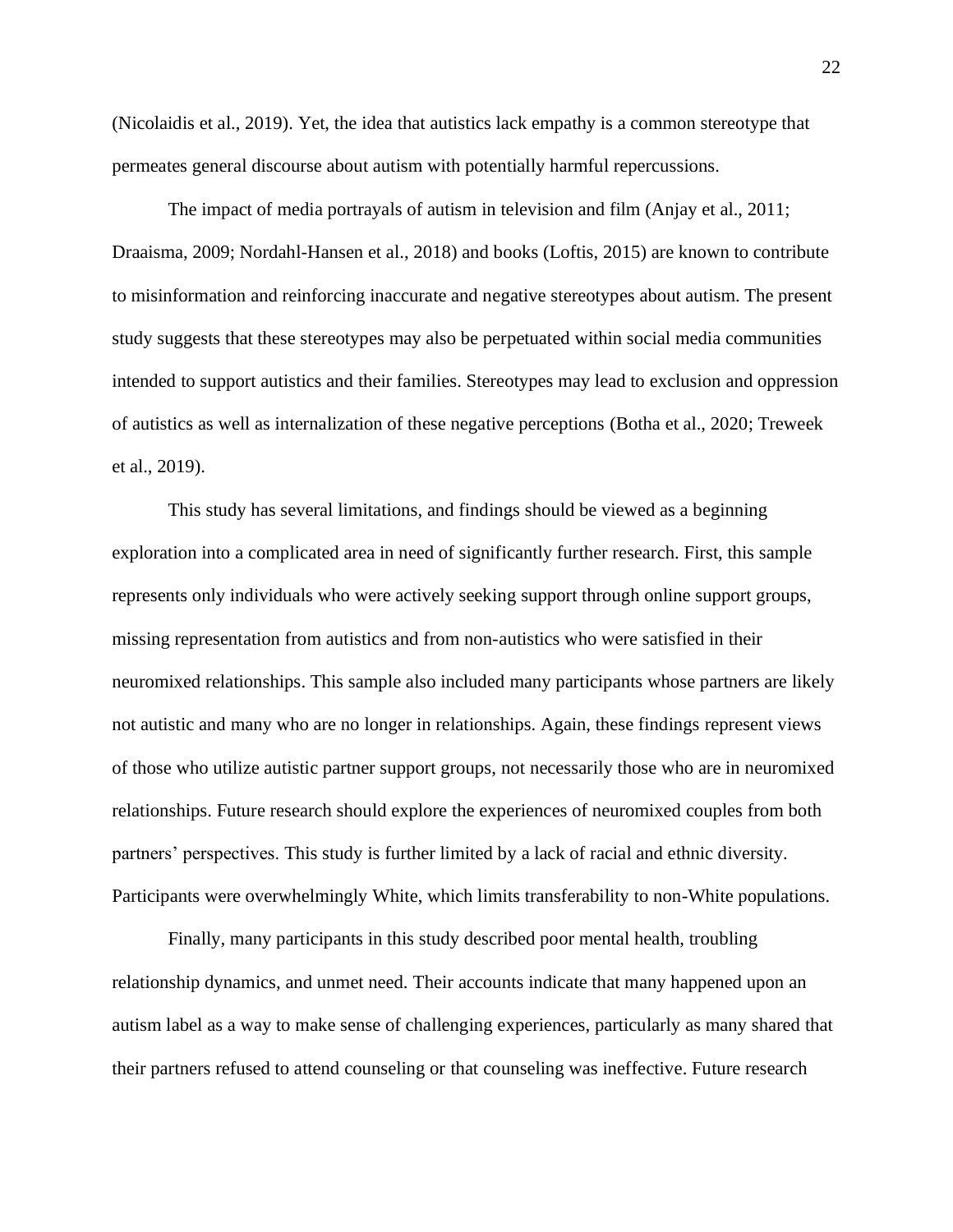should explore ways to support those who are dissatisfied in their relationships and seeking understanding without their partners' participation, primarily as a means to support these individuals, but also as a way of protecting the autism label from being inappropriately applied based on negative stereotypes.

## **Conclusion**

Online support group users who believe their partners are autistic describe a diverse range in their views of autism and its impact on their relationships. A pathological view of autism is common among support group users, and an autism label may be misapplied to unsatisfactory relationships. Such views may be associated with negative relationship outcomes and can perpetuate negative stereotypes about autism. On the other hand, those in the mutual partnership context described relationships characterized by equality, gratitude, and a joint commitment to meeting both partners' needs. Future research should explore ways to assist neuromixed couples in minimizing blame, recognizing each other's strengths, and reciprocal adaptation to one another's differences.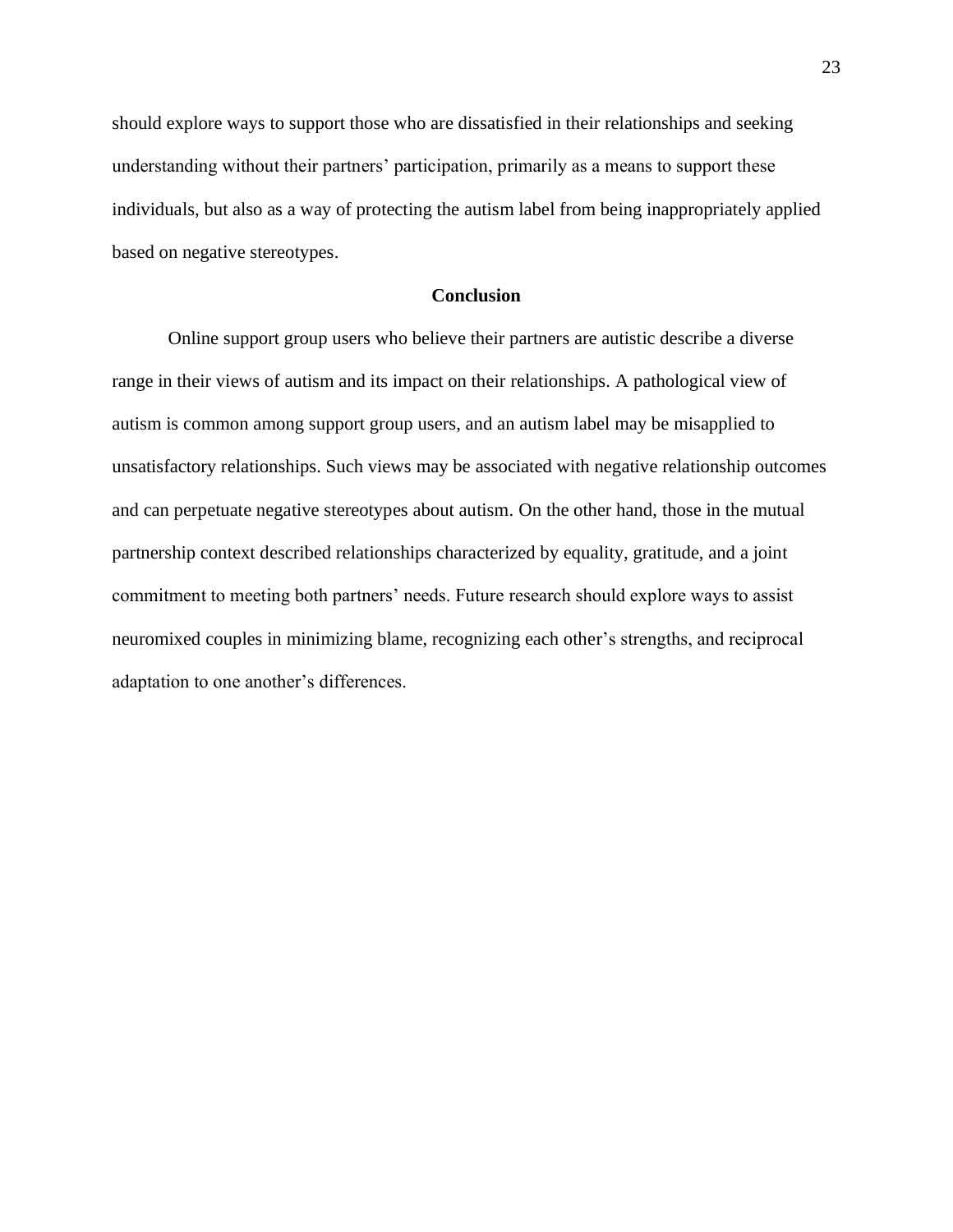## **References**

- American Psychiatric Association. (2013). Diagnostic and statistical manual of mental disorders (5th ed.). Arlington, VA: Author.
- Anjay, M. A., Palanivel, V., & Palanivel, J. (2011). Beyond stereotypes: A historical analysis of how autism spectrum disorder is depicted in movies, 1962–2010. *Archives of Disease in Childhood*, *96*(Suppl 1), A44–A44. https://doi.org/10.1136/adc.2011.212563.97
- Bentley, K. (2007). *Alone together: Making an Asperger marriage work.* Philadelphia, PA: Jessica Kingsley Publishers.
- Botha, M., Dibb, B., & Frost, D. M. (2020). "Autism is me": An investigation of how autistic individuals make sense of autism and stigma. *Disability & Society.* Advance online publication. https://doi.org/10.1080/09687599.2020.1822782
- Brownlow, C., Bertilsdotter Rosqvist, H., & O'Dell, L. (2013). Exploring the potential for social networking among people with autism: Challenging dominant ideas of "friendship." *Scandinavian Journal of Disability Research, 17*(2), 188–193. doi:10.1080/15017419.2013.859174
- Draaisma, D. (2009). Stereotypes of autism. *Philosophical Transactions of the Royal Society B: Biological Sciences*, *364*(1522), 1475–1480. https://doi.org/10.1098/rstb.2008.0324
- Fletcher-Watson, S., & Bird, G. (2020). Autism and empathy: What are the real links? *Autism*, *24*(1), 3–6. https://doi.org/10.1177/1362361319883506
- Ford, K. (2016). *Broken: My story of my relationship with an undiagnosed Aspergers partner*. UK: Author.
- Gelinas, L., Pierce, R., Winkler, S., Cohen, I. G., Lynch, H. F., & Bierer, B. E. (2017). Using social media as a research recruitment tool: Ethical issues and recommendations. *The*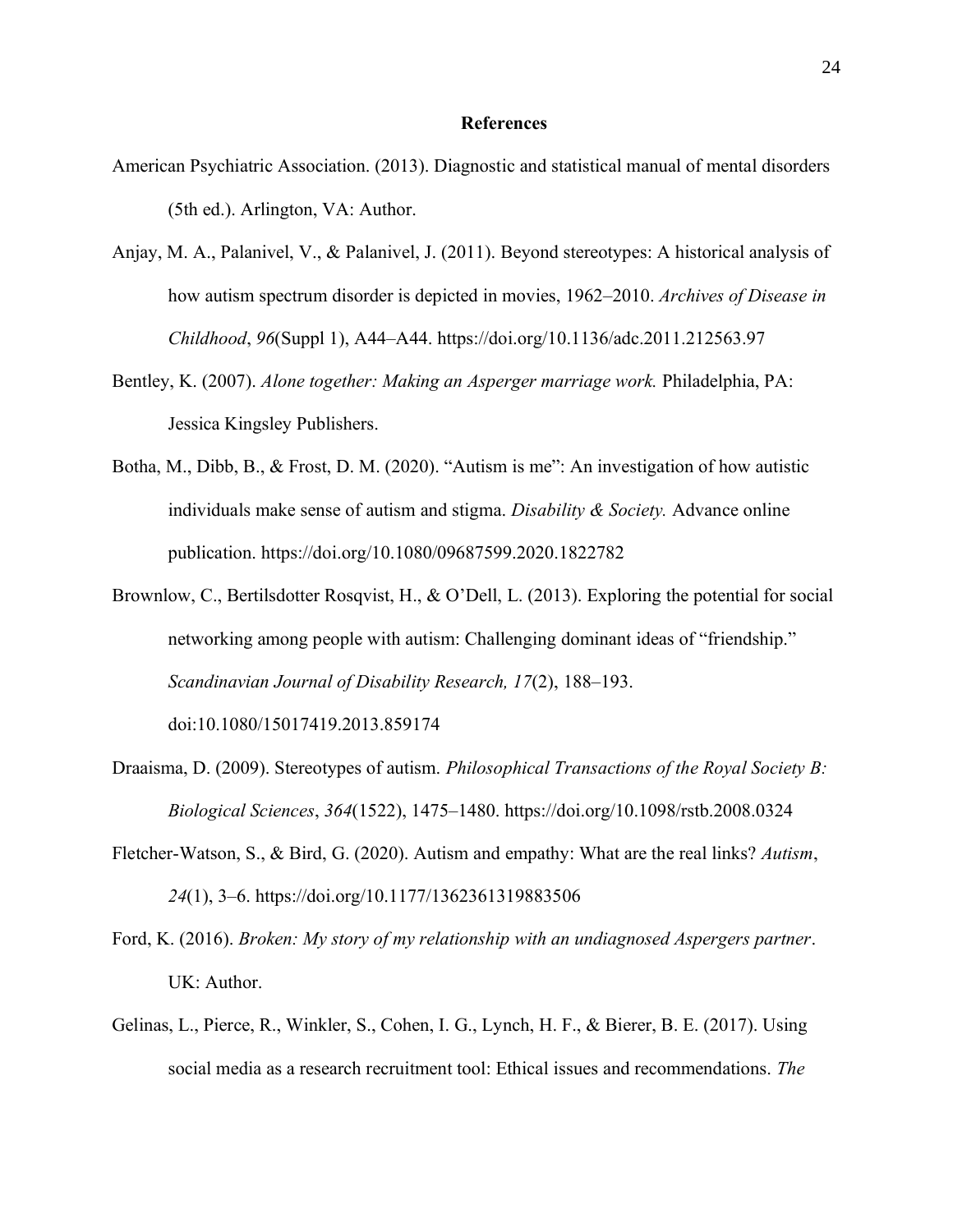*American Journal of Bioethics, 17*(3), 3–14. doi:10.1080/15265161.2016.1276644

Glaser, B. G., & Strauss, A. L. (1967/2010). *The discovery of grounded theory: Strategies for qualitative research.* Aldine Transaction.

Glaser, B. G. (1978). *Theoretical sensitivity*. Sociology Press.

- Thomas, H. (2018). Voices of belonging: Building community among autistic adults (Publication No. 10980349). [Doctoral dissertation, University of California, Irvine]. ProQuest Dissertations & Theses A&I.
- Hofvander, B., Delorme, R., Chaste, P., Nyden, A., Wentz, E., Stahlberg, O., et al. (2009). Psychiatric and psychosocial problems in adults with normal-intelligence autism spectrum disorders. *BMC Psychiatry, 9*,35. doi: 10.1186/ 1471-244x-9-35.
- Holton, J. A., & Walsh, I. (2017). *Classic grounded theory: Applications with qualitative and quantitative data.* Thousand Oaks, CA: SAGE Publications, Inc.
- Lai, M.-C., & Baron-Cohen, S. (2015). Identifying the lost generation of adults with autism spectrum conditions. *The Lancet Psychiatry, 2*(11), 1013–1027. doi:10.1016/s2215- 0366(15)00277-1
- Lehnhardt, F. G., Gawronski, A., Pfeiffer, K., Kockler, H., Schilbach, L., & Vogeley, K. (2013). The investigation and differential diagnosis of Asperger Syndrome in adults. *Deutsches Arzteblatt International, 110*(45), 755–763. doi: 10.3238/arztebl.2013.0755.
- Lewis, L. F. (2017). "We will never be normal": The experience of discovering a partner has autism spectrum disorder. *Journal of Martial and Family Therapy, 43*(4), 631-643. doi:10.1111/jmft.12231
- Loftis, S. F. (2015). *Imagining autism; Fiction and stereotypes on the spectrum.* Indiana University Press.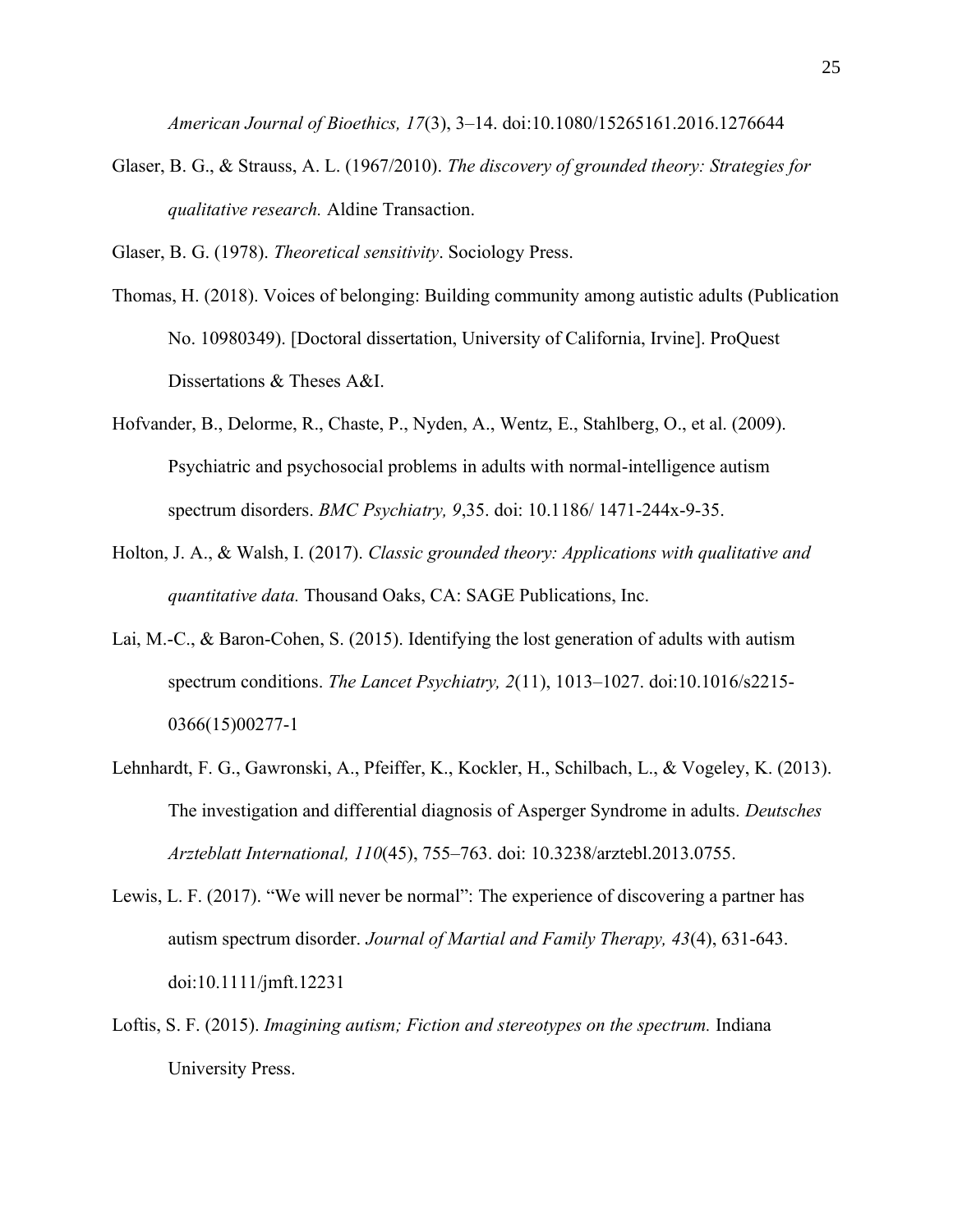MacKenzie, A. (2018). Prejudicial stereotypes and testimonial injustice: Autism, sexuality and sex education. *International Journal of Educational Research*, *89*, 110–118. https://doi.org/10.1016/j.ijer.2017.10.007

- Mohd Roffeei, S. H., Abdullah, N., & Basar, S. K. R. (2015). Seeking social support on Facebook for children with Autism Spectrum Disorders (ASDs). *International Journal of Medical Informatics, 84*(5), 375–385. doi:10.1016/j.ijmedinf.2015.01.015
- Myhill, G., & Jekel, D. (2008). *Asperger marriage: Viewing partnerships thru a different lens*. Retrieved from

[https://cdn.ymaws.com/www.naswma.org/resource/resmgr/imported/FCE\\_AspergerMarri](https://cdn.ymaws.com/www.naswma.org/resource/resmgr/imported/FCE_AspergerMarriage.pdf) [age.pdf](https://cdn.ymaws.com/www.naswma.org/resource/resmgr/imported/FCE_AspergerMarriage.pdf)

- Nicolaidis, C., Milton, D., Sasson, N. J., Sheppard, E., & Yergeau, M. (2019). An expert discussion on autism and empathy. *Autism in Adulthood*, *1*(1), 4–11. <https://doi.org/10.1089/aut.2018.29000.cjn>
- Nordahl-Hansen, A., Øien, R. A., & Fletcher-Watson, S. (2018). Pros and cons of character portrayals of autism on TV and film. *Journal of Autism and Developmental Disorders*, *48*(2), 635–636. https://doi.org/10.1007/s10803-017-3390-z
- Rench, C. (2014). When Eros meets Autos: Marriage to someone with Autism Spectrum Disorder (Doctoral dissertation). Retrieved March 21, 2017, from PsycINFO. (3681894).

Strunz, S., Schermuck, C., Ballerstein, S., Ahlers, C. J., Dziobek, I., & Roepke, S. (2016). Romantic relationships and relationship satisfaction among adults with Asperger Syndrome and High-Functioning Autism. *Journal of Clinical Psychology, 73*(1), 113– 125. doi:10.1002/jclp.22319

Treweek, C., Wood, C., Martin, J., & Freeth, M. (2019). Autistic people's perspectives on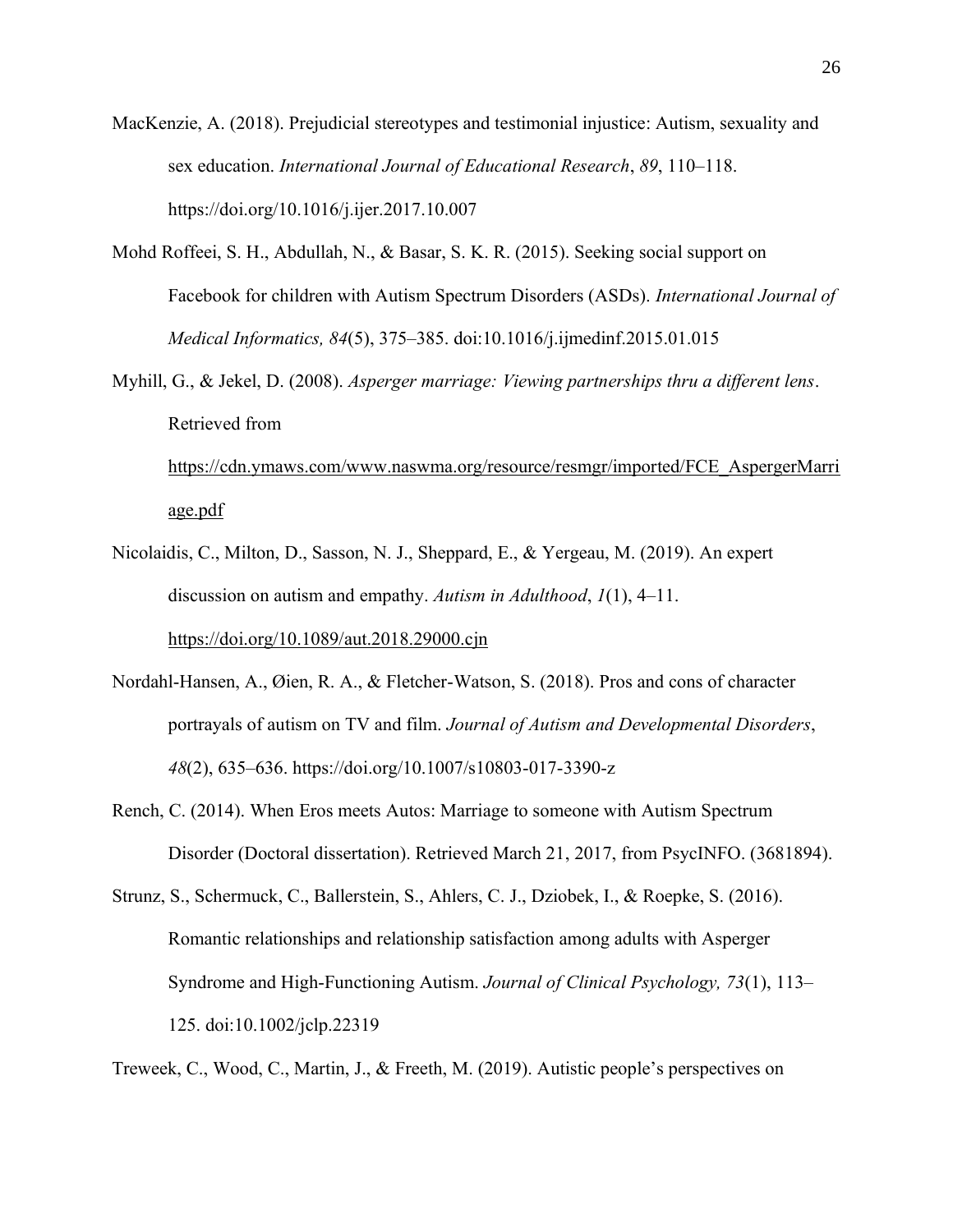stereotypes: An interpretative phenomenological analysis. *Autism*, *23*(3), 759–769. https://doi.org/10.1177/1362361318778286

Wilson, B., Hay, S., Beamish, W., & Attwood, T. (2017). The communication "roundabout": Intimate relationships of adults with Asperger's syndrome. *Cogent Psychology, 4*(1). doi:10.1080/23311908.2017.1283828